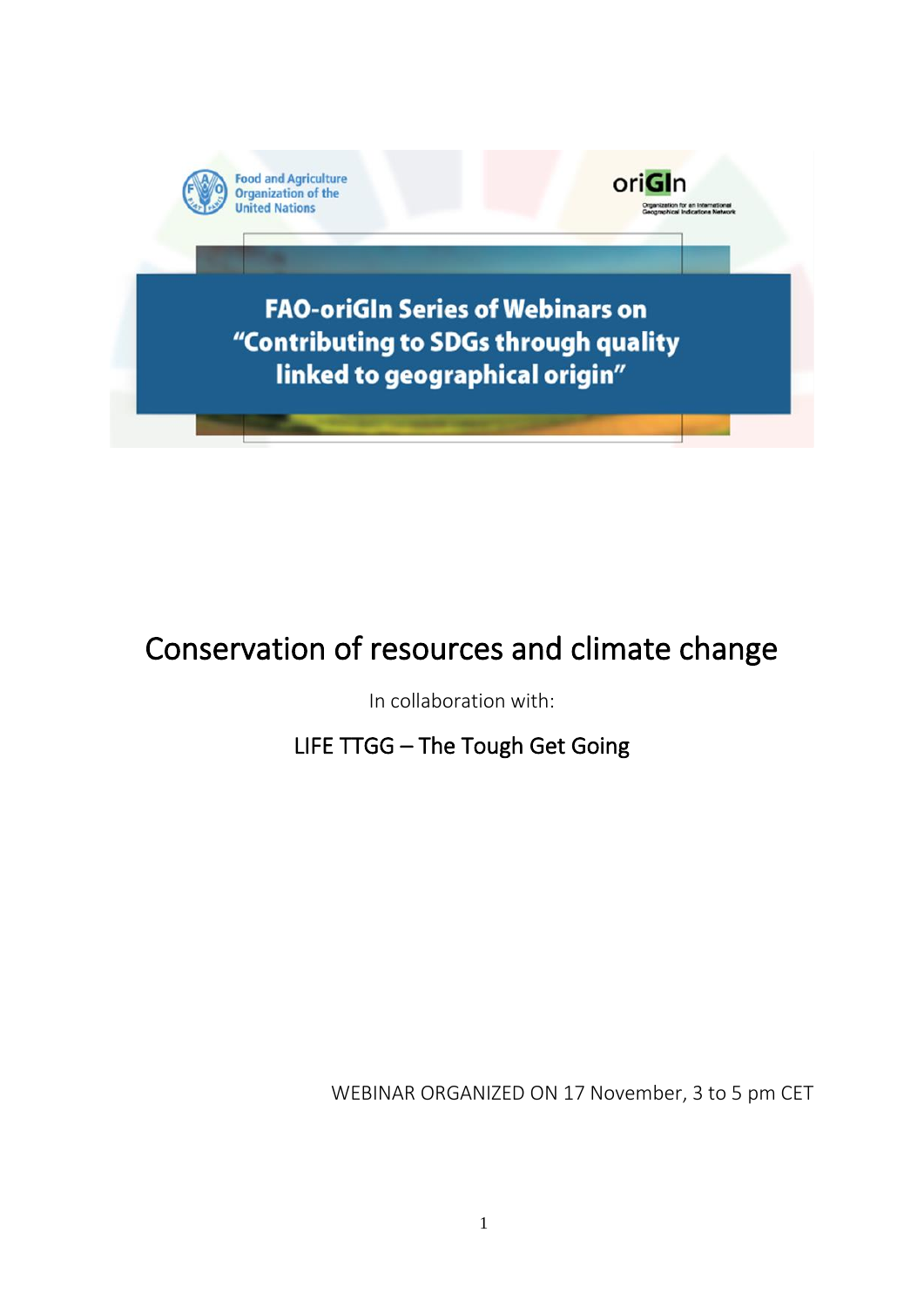# Table of Contents

| Keynote: Efforts to reduce emissions in the PDO cheese sector: LIFE TTGG - The Tough Get Going |
|------------------------------------------------------------------------------------------------|
|                                                                                                |
|                                                                                                |
|                                                                                                |
| Policymakers: Ms. Francesca Ettorre (European Commission, EASME)  11                           |
|                                                                                                |
|                                                                                                |
|                                                                                                |
|                                                                                                |
|                                                                                                |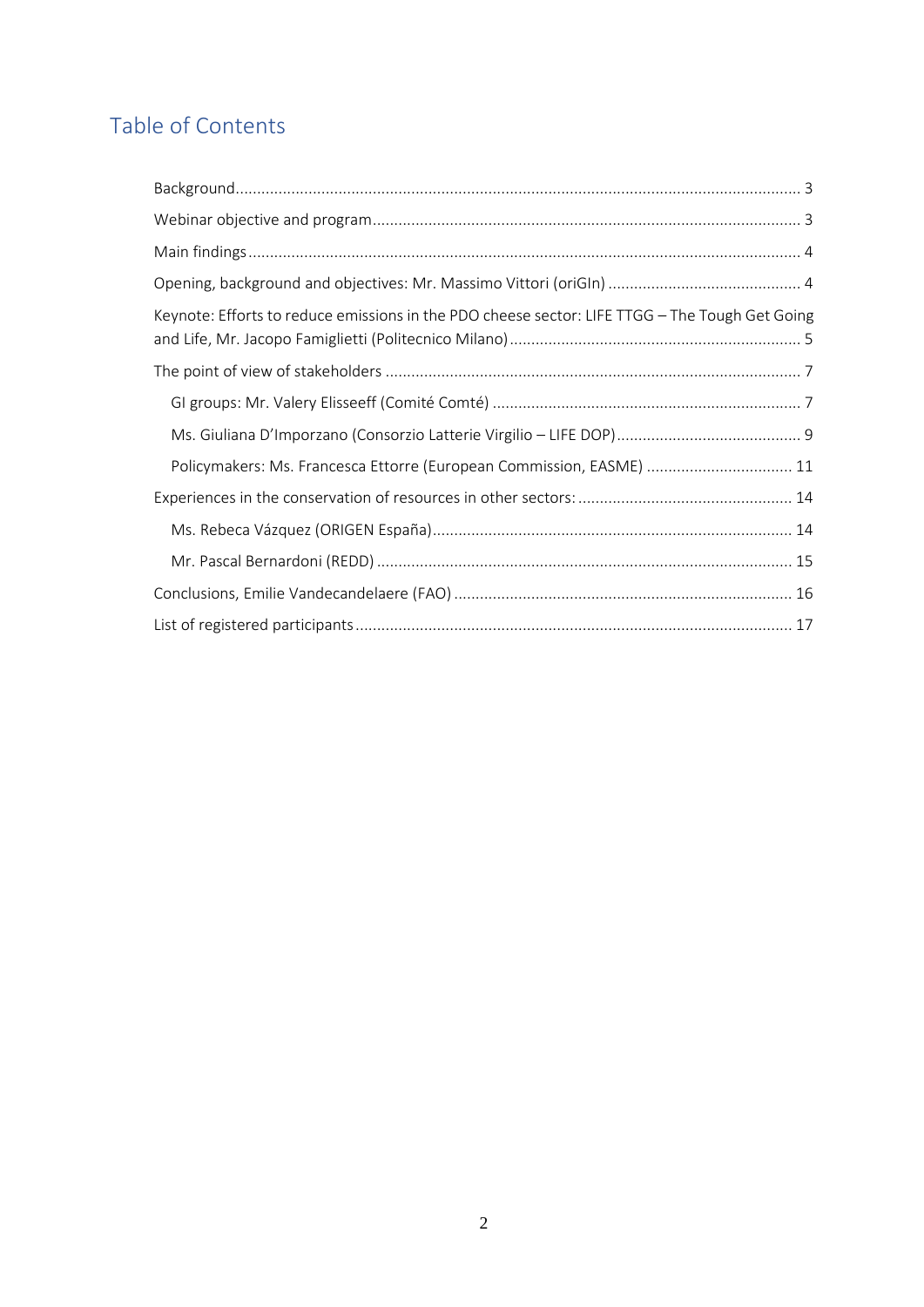## <span id="page-2-0"></span>Background

Starting in 2017, FAO and oriGIn embarked on a project to support Geographical Indications (GIs) to develop their own sustainability strategies, with the aim of understanding the sustainability dynamics at local level and at the same time taking into account markets and regulatory requirements Experts were invited to discuss this topic and the way forward, which provided the ground for the Sustainability Strategy for GIs (SSGI), including a roadmap of 4 basic components: Prioritize, Assess, Improve and Communicate. A task force was then established to provide continuous feedback and recommendations for the implementation of SSGI and the tools developed in this framework. After the first tool being developed (a guide and toolkit for producers to identify sustainability topics in their system and to engage in improving them), FAO ad oriGIn are now working on relevant indicators to help GI producers in the next SSGI phase related with assessment.

Quality products that are deeply rooted in a given geographical area play a key role in the economy. They can also contribute to social development and the preservation of local resources. Natural features – as well as tradition and culture, typical of certain geographical environments – have the potential to confer products some unique characteristics and reputation, which are valued on the market. Preserving such resources, traditions and quality through Geographical Indications (GIs) can create value (economic, social an environmental) for producers and consumers.

Keeping in mind that the United Nations Sustainable Development Goals (SDGs) are the point of reference for any strategy towards a more sustainable future, FAO and oriGIn held a series of webinars (October-November 2020) to address how quality linked to geographical origin can contribute to achieve sustainability objectives.

More information about the series of webinars background and objectives @ [https://www.origin](https://www.origin-gi.com/images/stories/PDFs/English/Event/2020_originfao_forum/Sustainability_Forum_Rev_15_October2020.pdf)[gi.com/images/stories/PDFs/English/Event/2020\\_originfao\\_forum/Sustainability\\_Forum\\_Rev\\_15\\_Octo](https://www.origin-gi.com/images/stories/PDFs/English/Event/2020_originfao_forum/Sustainability_Forum_Rev_15_October2020.pdf) [ber2020.pdf](https://www.origin-gi.com/images/stories/PDFs/English/Event/2020_originfao_forum/Sustainability_Forum_Rev_15_October2020.pdf)

[Find out here the series of webinars full calendar and individual programs.](https://www.origin-gi.com/content-page/item/15338-individual-webinars-programs.html)

## <span id="page-2-1"></span>Objective and agenda

This webinar aims at addressing the crucial issue of adapting the climate change and how GI processes can or should better contribute by conserving local resources and contributing to resilience, through learning first from the research project LIFE in the dairy sector, and then on practical experience in other sectors.

## Agenda

| 15:00 | Opening, background and objectives: Mr. Massimo Vittori (oriGIn) |
|-------|------------------------------------------------------------------|
|       |                                                                  |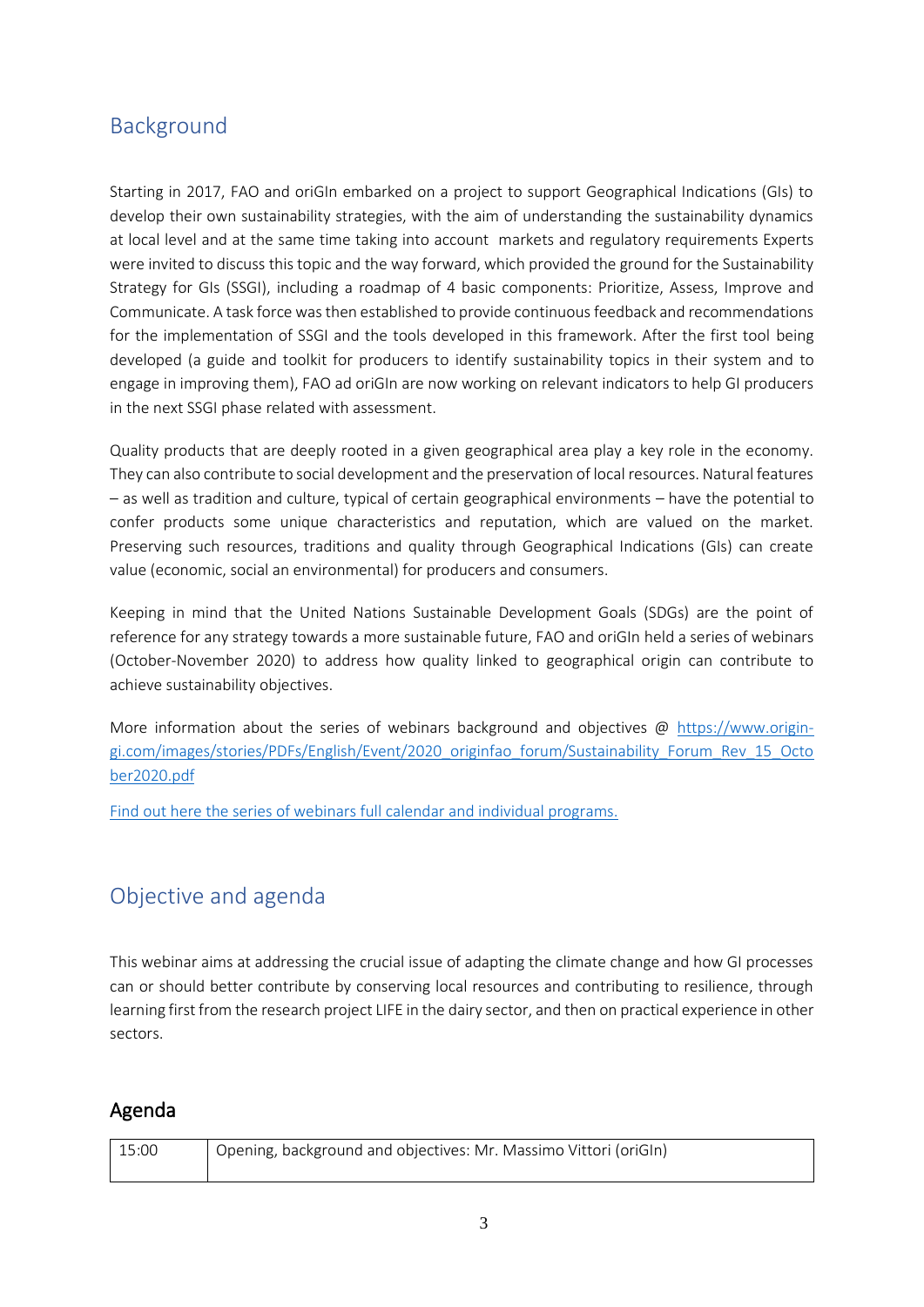| 15:05 | Keynote: Efforts to reduce emissions in the PDO cheese sector: LIFE TTGG - The Tough<br>Get Going and Life, Mr. Jacopo Famiglietti (Politecnico Milano) |
|-------|---------------------------------------------------------------------------------------------------------------------------------------------------------|
| 15:20 | The point of view of stakeholders:                                                                                                                      |
|       | - Policymakers: Ms. Francesca Ettorre (European Commission, EASME)                                                                                      |
|       | - GI groups: Mr. Valery Elisseeff (Comité Comté)                                                                                                        |
|       | - Private sector: Ms. Giuliana D'Imporzano (Consorzio Latterie Virgilio – LIFE DOP)                                                                     |
| 16:05 | Experiences in the conservation of resources in other sectors:                                                                                          |
|       | - Ms. Rebeca Vázquez (ORIGEN España)                                                                                                                    |
|       | - Mr. Pascal Bernardoni (REDD)                                                                                                                          |
| 17:00 | Q&A                                                                                                                                                     |
| 16:55 | Conclusions and next steps<br>Emilie Vandecandelaere, FAO                                                                                               |
|       |                                                                                                                                                         |
| 17:00 | End of the session                                                                                                                                      |

## <span id="page-3-0"></span>Main findings

The question of concrete tools to measure and improve sustainability has been explored: research programmes such as LIFE can bring a lot to GI sectors in terms of tools to measure their sustainability and in terms of concrete experience to share with other value chains and sectors, especially for mature and big GIs that can invest time and resources in these processes. In other cases, the concrete experience of local stakeholders benefiting from some support and through participatory approach show the capacity of stakeholders to identify the way to ensure resilience, better concretely local resources and integrate the issues linked to climate change in their processes. This calls for increasing the support and provision of appropriate tools and guidance to maximize the capacities of producers and GI processes to conserve local resources and face climate change challenges.

# <span id="page-3-1"></span>Opening, background and objectives: Mr. Massimo Vittori (oriGIn)

Massimo Vittori, Executive Director of oriGIn, briefly introduced the topic of the webinar explaining the components of sustainability (economic, social, environmental and governance) He then mentioned that this webinar would especially focus on the environmental component in the cheese sector within the EU as oriGIn is a partner of the LIFE TTGG project co-financed by the EU, which aims at improving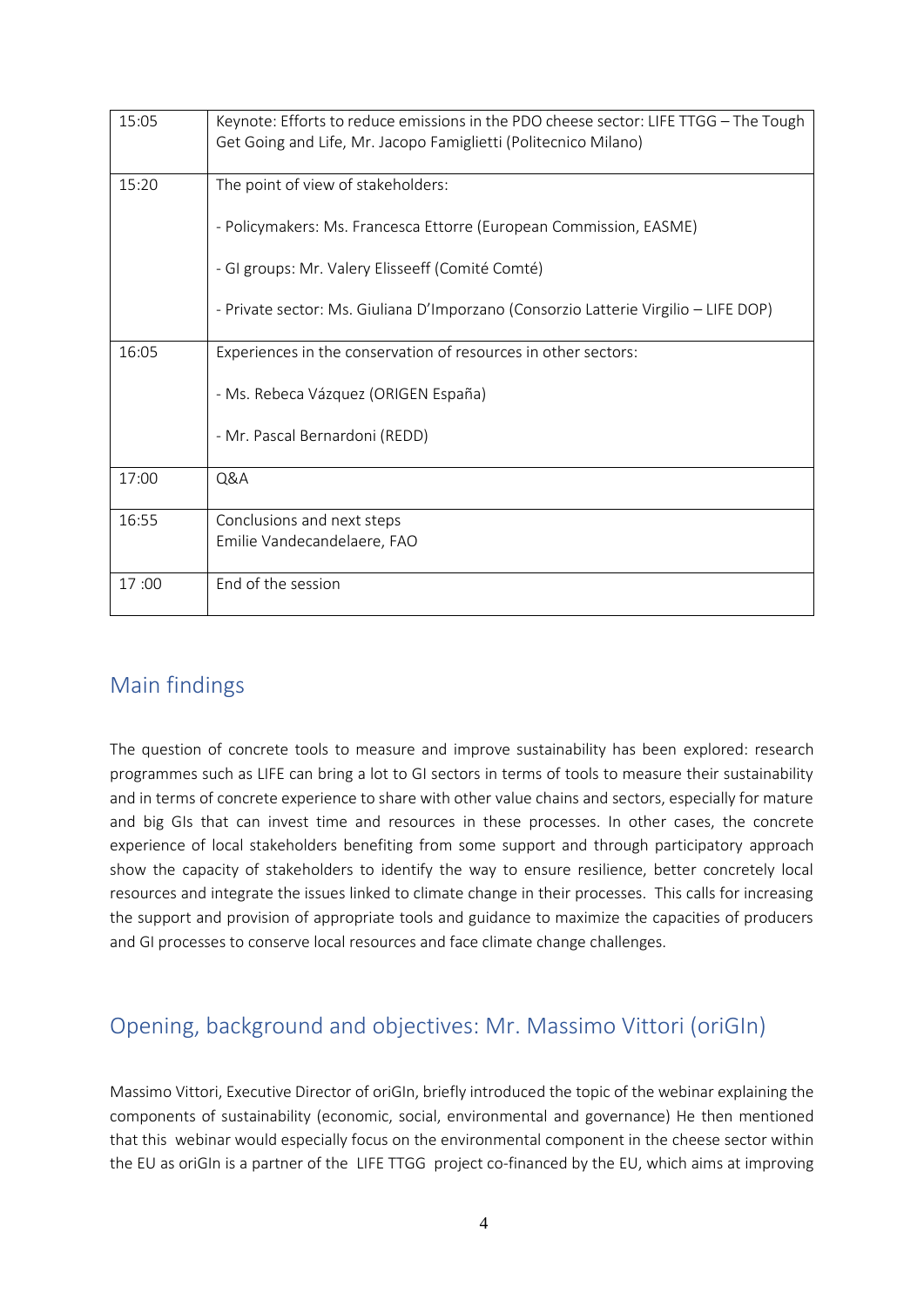the efficiency of hard/semi-hard Protected Designation of Origin (PDO) cheese production processes in Europe.

Mr. Vittori recalled the importance of the preservation of local resources as a key element of sustainability and stressed that oriGIn and the FAO believe that GIs are well-placed to respond to sustainability challenges and particularly regarding the environmental component: GIs cannot be delocalized and thus pay attention to local resources as a crucial element to guarantee their long-time existence.

He remarked that the world is in a constant evolution and that understanding and responding to trends through innovative tools was a must. Different approaches and experiences were shared during the webinar from the point of view of various stakeholders (i.e. the experience of the French PDO Comté, the LIFE DOP Project implemented on PDO Grana Padano and PDO Parmigiano Reggiano), the European Commission LIFE program, providing an overview on EU's funding instrument for the environment and climate action.

<span id="page-4-0"></span>Some practical experiences concerning initiatives or challenges related to sustainability and climate change in sectors others than cheese from Spain, Algeria and Ukraine were presented.

# Keynote: Efforts to reduce emissions in the PDO cheese sector: LIFE TTGG – The Tough Get Going and Life, Mr. Jacopo Famiglietti (Politecnico Milano)

The LIFE TTGG project "The Tough Get Going" co-financed by the EU, aims at improving the efficiency of hard/semi-hard Protected Designation of Origin (PDO) cheese production processes in Europe. The main outcome of the project will be the design of a software to assess and reduce the Product Environmental Footprint (PEF). This tool will be calibrated, validated and tested on the PDO Grana Padano and the PDO Comté (both member of oriGIn). The goal is to create a solid benchmark to assess and improve the performance of both PDO supply chains. It will help producers to reduce their environmental impact and promote an efficient use of resources. Such a tool has the potential to become the reference system for environmental performances in cheese PDO production in the EU. The PEF is a life-cycle assessment method for the measurement (i.e. environmental performance) using 16 in-part categories (i.e. climate change), and that according to a comprehensive and scientific approach it is a useful tool to evaluate the footprint of products.

The European Commission, through the PEF, aims at communicating to consumers the environmental performance of a product through a standardized approach to promote an environmentally sustainable production and consumption system.

### The framework:

The European Union (EU) mentioned that in the near future companies will be able/will have to communicate the environmental footprint on their product labels (Roadmap to a Resource Efficient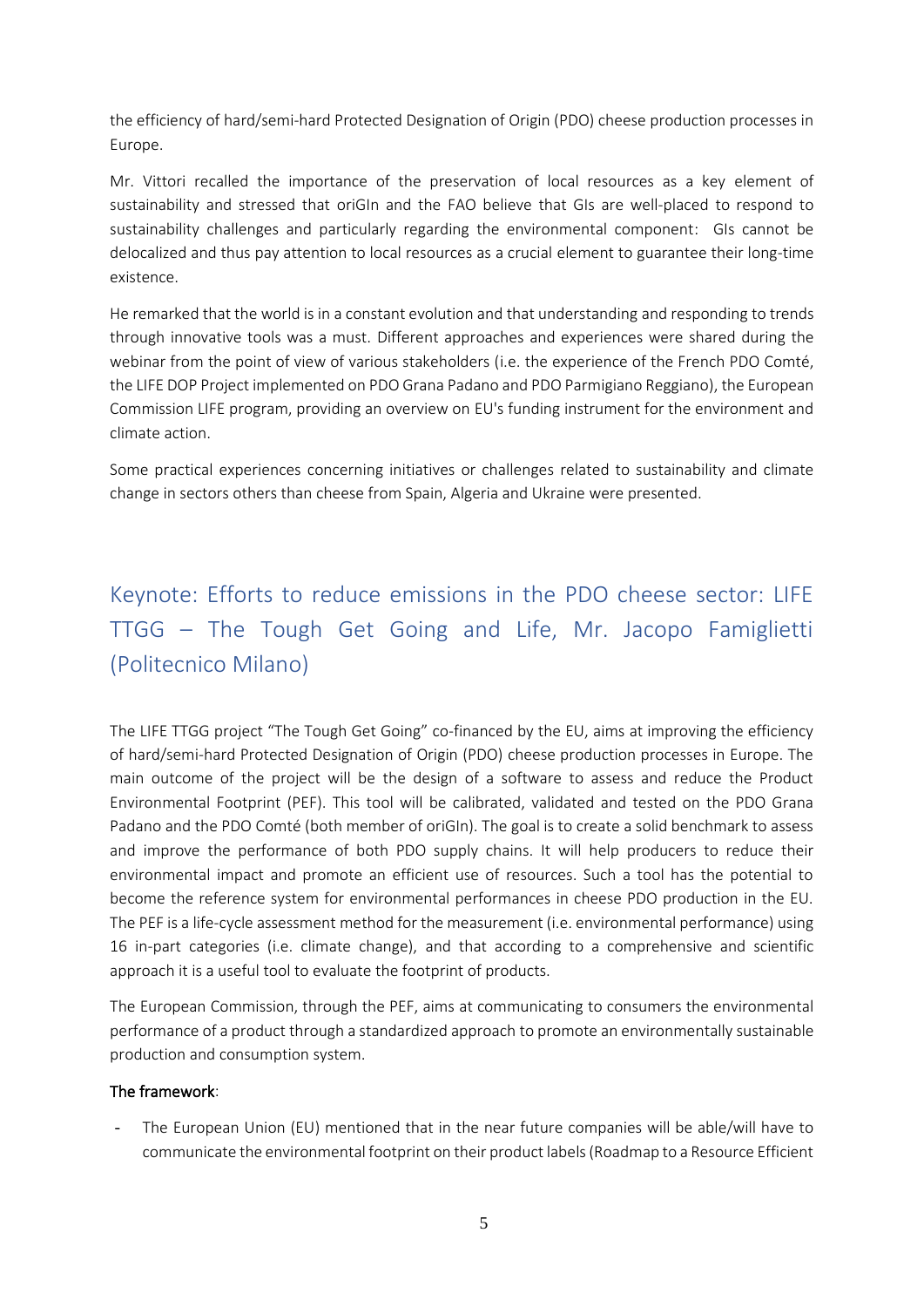Europe. European Commission, 2011) and outlined how to transform Europe's economy into a sustainable one by 2050. It defined:

- o The energy sector as a priority
- o The food sector, as a key sector
- o Circular economy action plan

In 2016: the European Commission decided to co-fund the LIFE TTGG project.

- o Partnership: Politecnico di Milano, oriGIn, Università Cattolica del Sacro Cuore, ENERSEM, Consorzio per la Tutela del Formaggio Grana Padano, Centre national interprofessionnel de l'économie laitière (CNIEL) and Fondazione QualivitaBudget: 2 148 987 € (EU contribution 1 270 869 € - 59%)
- o Duration : 4 years (July 2017 June 2021)
- o Coordinator: Department of energy Politecnico di Milano

The scope is to optimize the environmental and economic performance of the involved players (farms, dairies, and packaging manufacturers) and to raise the environmental awareness of individual manufacturers and consumers.

The PEF is a complex methodology (i.e. to quantify the cow methane emissions, it is necessary to count how much they weight, what do they eat and how much and then put together these data to create the algorithm). The aim is to have an integrated approach to cover the whole process:

- For Consortia, farms, dairies, and packers.
- LCA study carried out on the entire supply chain, with reduced cost and time effort for the actors.
- Comparison of most relevant life cycle stages with specific KPI.
- Results comparison with benchmarks.

With respect to the PDO cheeses targeted in the project, the PDO Grana Padano and PDO Comté, data from more than one hundred farms, almost 40 dairies and 20 packers were collected and used to create the software and develop two benchmarks used by producers to compare their performance with their reference PDO benchmark and align with it.

Example of a dairy consumption for the PDO Grana Padano (thermal energy and water consumption): producers wanted to know their environmental performance and how to improve. The objective of providing a benchmark was to facilitate companies in elaborating an environmental profile as well as prepare them to respect future legislative regulations adopted by the European Commission.

The software will facilitate producers to evaluate their environmental profiles and propose solutions to improve their footprint through audits and instruments able to optimize their energy consumption.

[Click here for the full presentation.](https://www.origin-gi.com/images/stories/PDFs/English/PPT/oriGIn-FAO_Series_of_webinars_2020-PPT/JFamiglietti_201117-_final_final.pdf)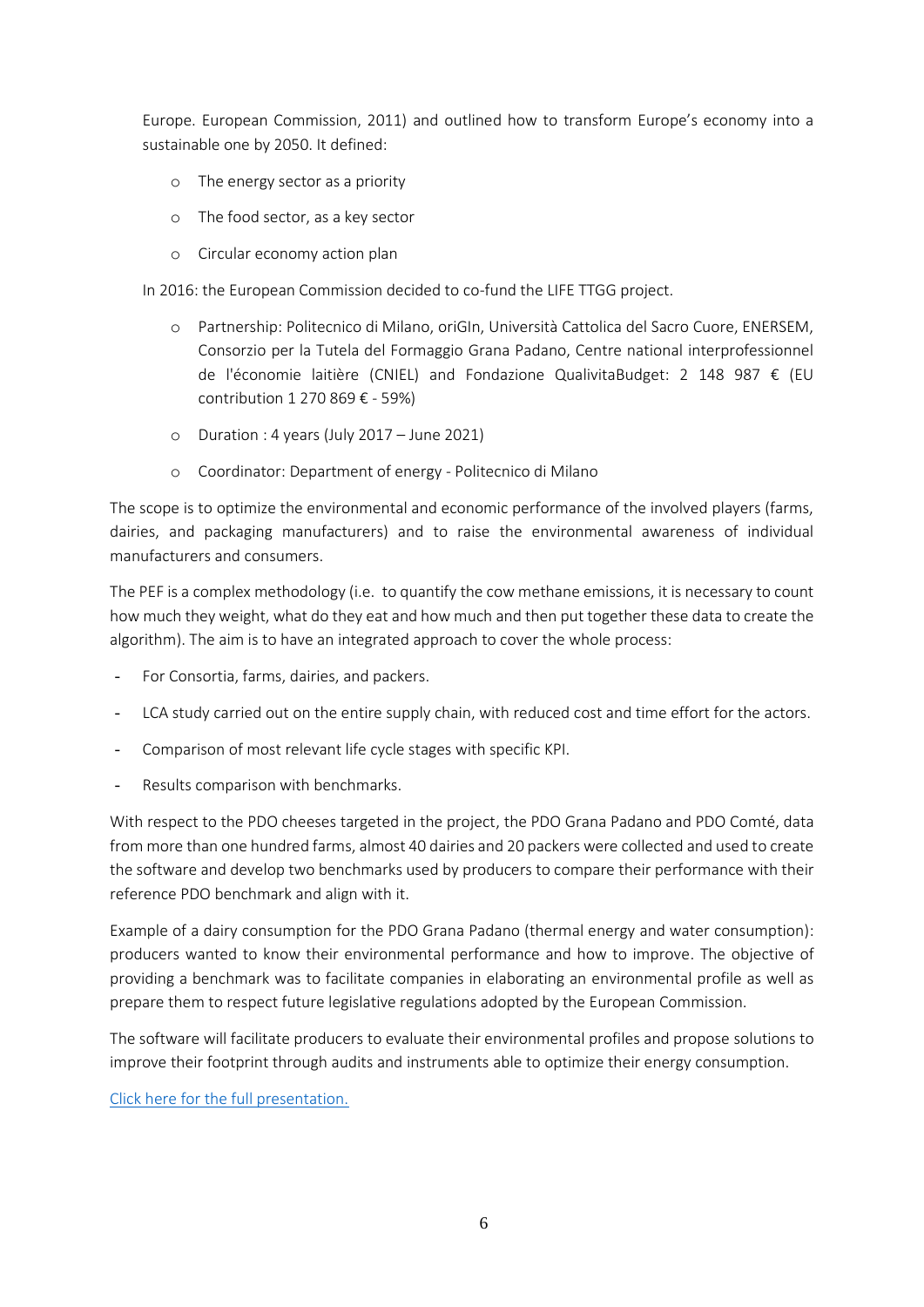# <span id="page-6-0"></span>The point of view of stakeholders

### <span id="page-6-1"></span>GI groups: Mr. Valery Elisseeff (Comité Comté)

### Conservation of resources and climate: at the heart of Comté concerns

The French PDO cheese Comté is the result of seven hundred years of experience. Farmers were wondering how to preserve milk during the winter and cheese appeared as a good solution, and a big size of the cheese would have better guaranteed the conservation in the mountain area. As farmers did not have enough cows, they joined forces and resources and hired cheese makers to make the cheese production sustainable. In France, the Comté cheese is produced in the department of Ain, next to the Swiss border. It represents 280 000 ha, 2400 farms, 140 "fruitières"/ateliers and 14 maturing cellars companies. This organization generates 14,000 direct and indirect jobs in this area.

### 1. The success of the Comté PDO is based on two main elements:

- the product specifications: very linked to the GI, very controlled
- through Specific Common Agricultural measures (SCAP) (i.e. regulation of the supply scheme).

All the initiatives are based on the three main dimensions of sustainability (economic, social and environmental). Some examples:

- From a social perspective, as the Comté is made withmilk from different producers and the milk collection must take place on a circular area of 25 km, it keeps jobs in the region and reduce also impact on environment.
- From an economic perspective: Supply regulation scheme according to the CMO regulation ensure controlled and managed growth. Increase in the total sales (+2.1% per year for 28 years). Through this control, the GI is helping producers in managing the risk, maintaining the production stability, and creating a virtuous circle generating a positive economic impact.
- From an environmental perspective: because of the limitation of individual productivity/ ha, each farm cannot produce more than a certain amount of milk. This rule was made to preserve the biodiversity (microbial diversity especially), and to not increase the pression of a plot which decrease cheese quality.

### 2. Proposals to go deeper

The producers want to preserve their identity, contribute to protect natural resources and face the challenges of climate change. Proposals:

- Maintenance of family farming (one of the SCAP objectives). This is relevant not only for the transmission to next generation but also because a farmer/owner has a long term agenda, makes investments not only to increase the incomes abut to improve production and preserve environmental resources.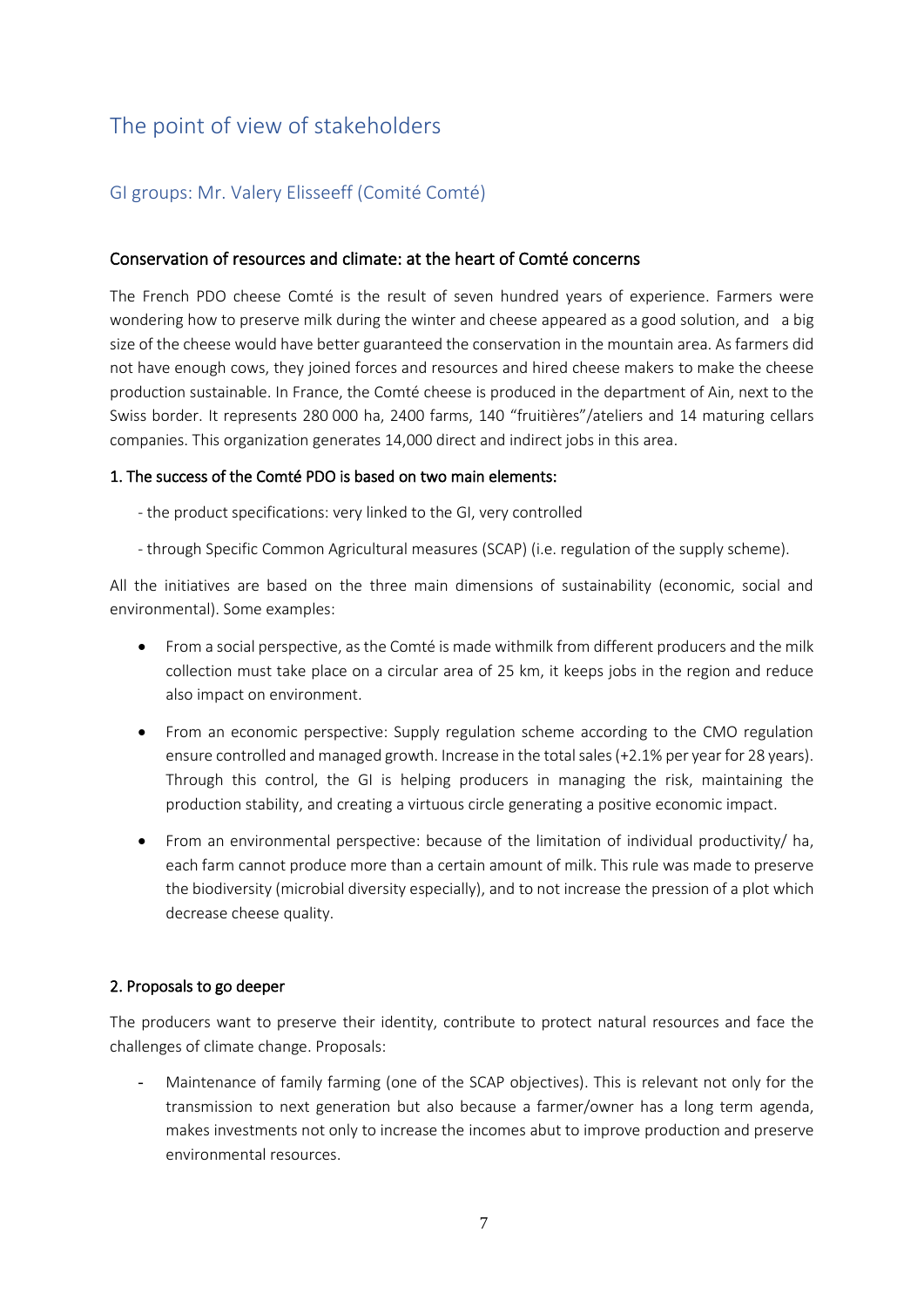Transmission of farms: encourage small/medium farms to reduce the impact on the environment (reduce cows' concentration and related effects). This makes also easier to transmit the farm (more difficult for bigger ones).

- Support the transition towards a more environment-friendly agriculture (Environmental added value):
	- Trying to increase the fodder autonomy: limit the impact on climate and biodiversity because using fewer external inputs.
	- Management of fertilization at plot level to decrease inputs use (in line with F2F objective and climate change).

### Contribution for LIFE program

PDO Comté participate in the LIFE TTGG project. During data collection, experts carried out 120 carbon assessments on the Comté producers (using cap2er software) between 2016 and 2018.

3 objectives pursued to identify what can be done at the farm level:

- Identify the relevant actions- levers for each farm;
- Raise awareness of greenhouse gas emissions among producers;
- Reduce the carbon footprint by mobilizing these levers.

### Results obtained:

Net carbon balance of the "Comté' farms is on average of 0.48 keq CO<sub>2</sub> per liter of milk, i.e. more than 50% lower than the national average of 0.93 keq  $CO<sub>2</sub>$  per liter of milk. It is even negative in some cases, as some farms store carbon.

### Reasons:

- Grassland areas that are large and capture carbon through photosynthesis.
- Feeding of dairy cows, mainly based on fodder from the PDO zone.
- Extensive nature of milk production with the limitation of milk production per hectare.
- The level of fertilization.

Levers in Comté's specification: Improving the fodder autonomy of farms and limitation of nutrients inputs.

### Proposals to go deeper:

- Fodder autonomy
	- 1.3 ha/ cow (+30% of the surface):
	- 20% max of the utilized agricultural land for supplementary fodder;
	- 7°% fodder autonomy on the farm;
	- 95% of dry fodder comes from the PDO area;
	- 50% mini of the fodder area is permanent grassland;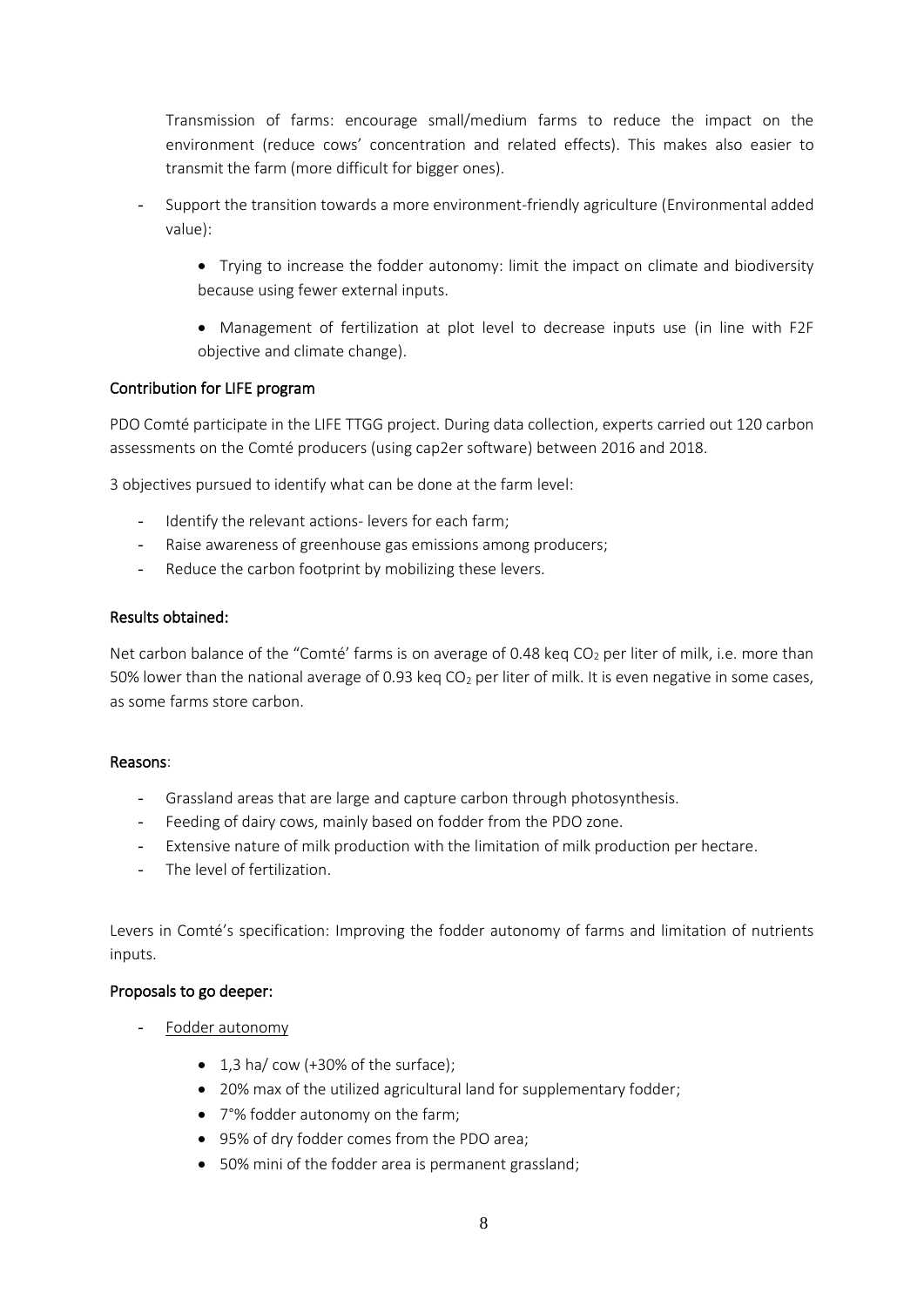- Green feeding management.
- Managed fertilization
	- Nitrogenous fertilization at plot level;
	- No agricultural spreading before 200°C;
	- Individual spreading plan;
	- Effluent analyses every three yeas;
	- Prohibited sewage sludge;
	- Traceability of effluents.

### **Conclusion**

The added value of the PDO Comté is social, economic, and environmental. A PDO product is not only a taste but a comprehensive promise to the society and the consumers. The consumers want quality products, not only based on their good taste, but also on environmental engagements.

[Click here for the full presentation.](https://www.origin-gi.com/images/stories/PDFs/English/PPT/oriGIn-FAO_Series_of_webinars_2020-PPT/201109_oriGIn_1-_Valery_final_presentation-_Review.pdf)

### <span id="page-8-0"></span>Ms. Giuliana D'Imporzano (Consorzio Latterie Virgilio – LIFE DOP)

The LIFE DOP project provides a demonstrative model of circular economy process applied to a highquality dairy industry that produce both PDO Parmigiano Reggiano and PDO Grana Padano. LIFE DOPs an EU funded project which targets the district of Mantua in Italy, a very intensive livestock area. It aims to build up and demonstrate a new production model able to reduce environmental impacts of production and GHG emissions.

The project is joining different expertise: Consorzio Latterie Virgilio (coordinator), Consorzio Agrario Del Nordest (seller and expert), cooperatives of farmers San Lorenzo and Gourmit and the University of Milano (as scientific support).

Consorzio Latterie Virgilio is a cooperative of cheese factories. They are committed to producing, bagging, and trading Virgilio branded products (milk, cream, butter, béchamel, mascarpone cheese and PDO Grana Padano and Parmigiano Reggiano). It joins more than 40 associated cheese factories and over 1,000 associated breeders as members.

### Problems to be addressed and specific context conditions:

- Very intensive livestock area and related problems: high import of feed, nutrients overload, low NUE, high level of ammonia emissions (bad quality of air, bad effect on health)
- One of the main problems to be addressed was gaining consumers' trust: improving the quality of the environmental area was mandatory!

Approach: optimize each relevant step of the production chain: manure management, production fields, stables, factories.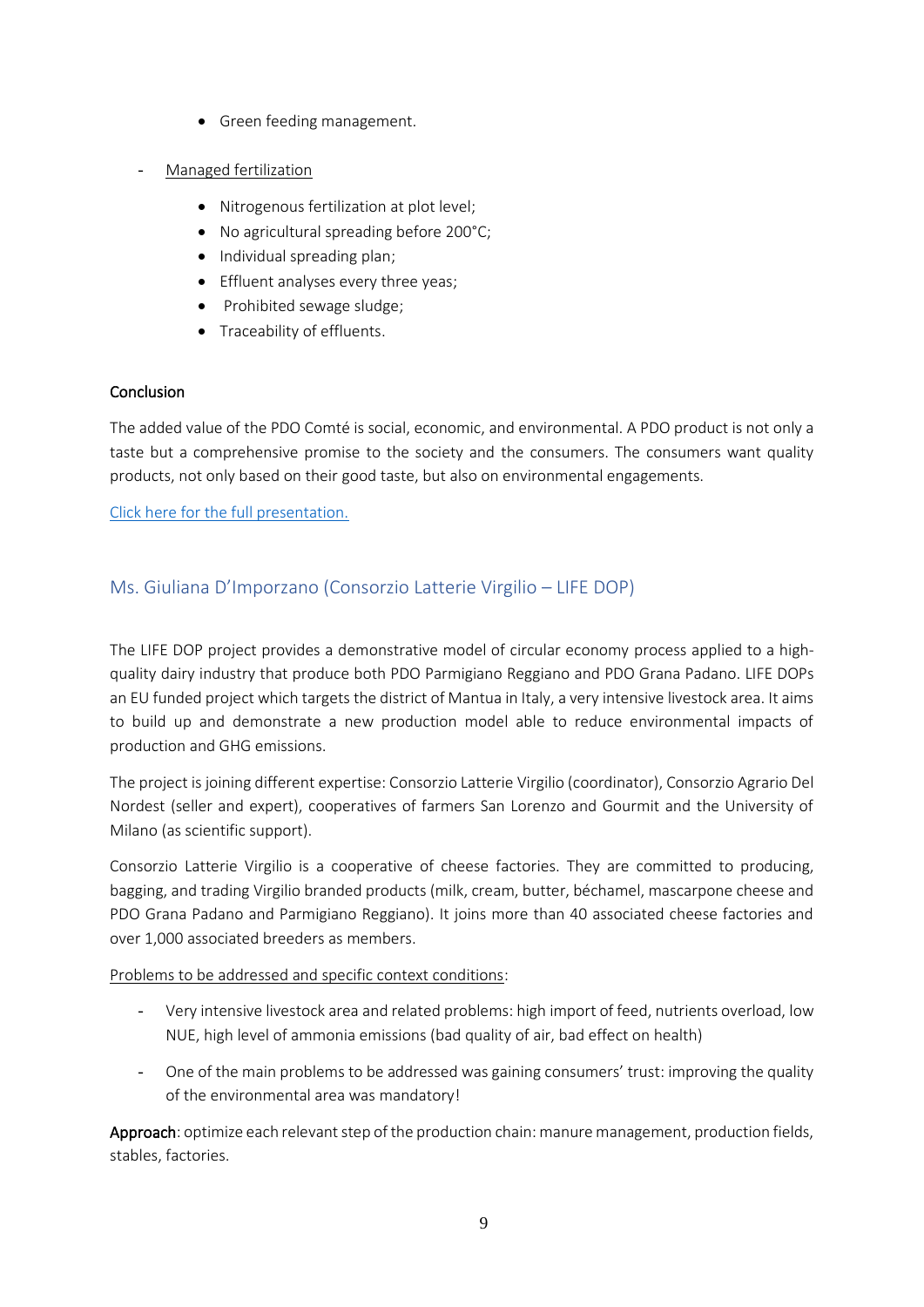### Area of improvement and actions:

- Slurry management: valorize slurry and manure in Anaerobic Digestion plants producing renewable energy, avoiding methane and nitrous emission (GHG, improving the efficiency of nutrients use in digestate
- Fertilization and nutrient management (i.e. set to zero the use of chemical fertilizers), use digestate by innovative distribution technology, produce and export renewable fertilizers out of the livestock district
- Stables: audits, carbon footprint calculation, identification of low dairy efficiency practices, suggestion of improvement
- Dairies: audit, innovative practices to save water and energy

The aim was to shift from old practices that are not always optimal to a better and modern model of agriculture. Example of slurry management: the creation of an online platform - *slurry exchange platform* in order to organize the small farms and to collect slurries, build trust…

### Very good results:

- 60 stables involved ;
- 10 biogas plants ;
- 200.000 tons of slurry and slurry derived fractions sent to biogas;
- Rewards to farmers: 2-4 euros/ ton for the material.

During the project, a specific prototype device (mobile cavitator) was built to facilitate the management of the manure and manure fractions in anaerobic digestion plants (CRPA).

### Environmental outcomes:

- saved almost 800 tons of methane;
- 30 million kwh of renewable energy produced;
- 9,100 tons of CO2 saved;
- For the producers of cheese more or less 10% carbon saving.

Fertilization and nutrient management. The point was to valorize the use of natural fertilizers and following to that the appropriate way to avoid emissions in air (i.e. injection and fertigation). The results were positive regarding the environmental impacts of these process but also regarding the production.

Export of fertilizer out of livestock district. They also managed to export fertilizer out of livestock district.

Stable management. The improvement plans that were proposed for stables after audits were very efficient and effective and it was possible to gain from 5 to 8% (sometimes 10%) of saved carbon footprint.

Dairies. Audit, evaluation of Carbon-footprint, comparison with benchmarks and operative plans to improve the sustainability of the process (use of energy and water).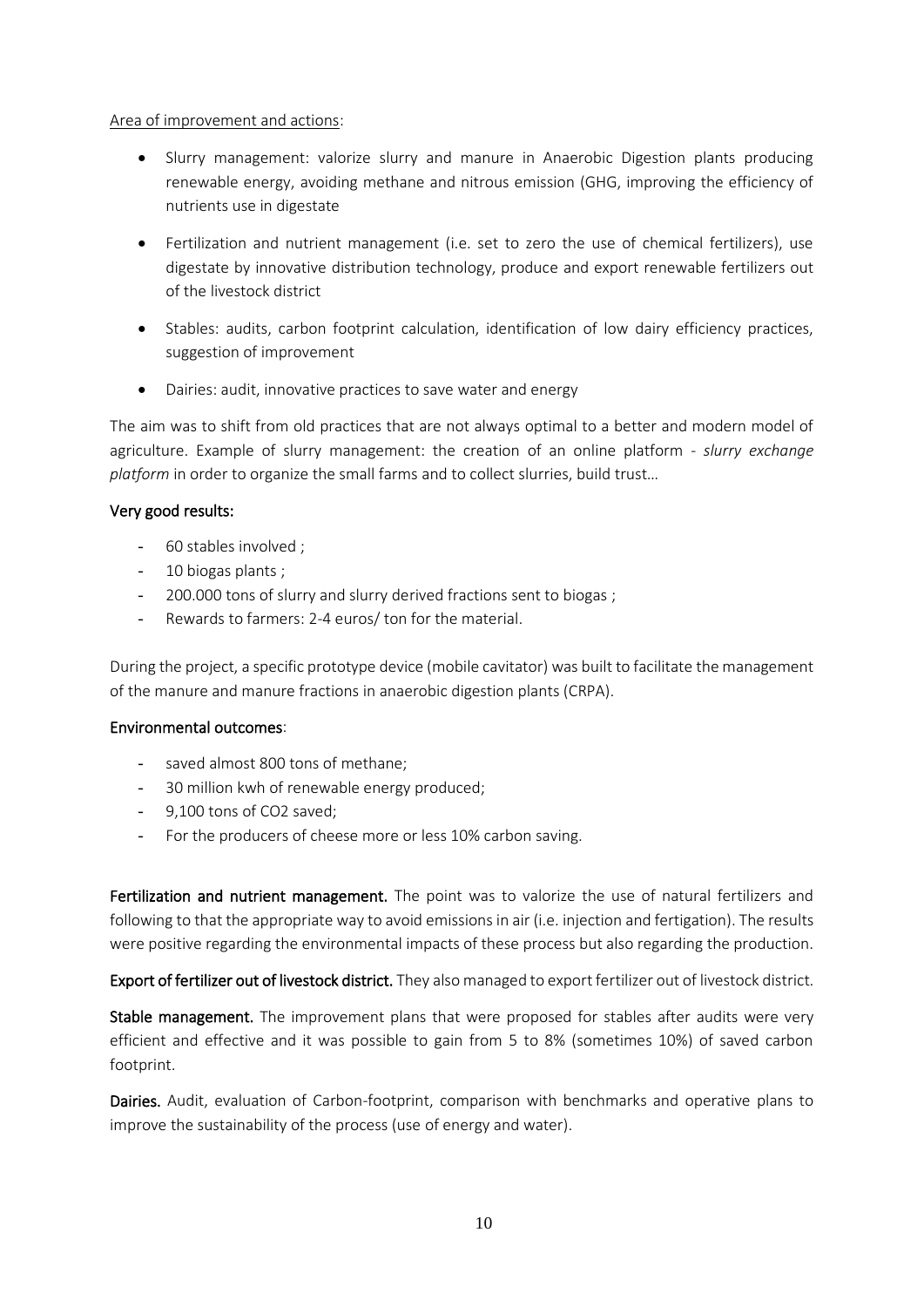### **Conclusion**

The project led to the introduction of a sustainable protocol, the evaluation of the economic effort and the investment need, the definition of timeline, the implementation and improvement and measurement and validation of the work done. There is a hope to increase the trust of consumer on these supply chains and to have global and local impacts.

[Click here for the full presentation.](https://www.origin-gi.com/images/stories/PDFs/English/PPT/oriGIn-FAO_Series_of_webinars_2020-PPT/Giuliana_DImporzano_1.pdf)

### <span id="page-10-0"></span>Policymakers: Ms. Francesca Ettorre (European Commission, EASME)

### What is LIFE?

LIFE - the European program supporting environmental and climate projects -, is an EU funded program focused on climate and environmental action. Created in 1992, it supported more than 5,000 projects since then in the fields of nature and biodiversity, environment and resource efficiency, climate action.

During the period 2014-2020, the LIFE program was divided into 2 subprograms:

- Environment subprogram, which is more looking at demonstrations, pilot projects dealing with all topics concerning air, water management, chemicals, conservation of biodiversity, species, habitat and environment, policy implementation and legislative compliance :
	- o Environment & Resource Efficiency (ENV);
	- o Nature & Biodiversity (NAT);
	- o Environmental Governance & Importance (GIE).
- Climate Action subprogram:
	- o Climate Change Mitigation (CCM) ;
	- o Climate Change Adaptation (CCA) ;
	- o Change Governance & Information (GIC).

### What kind of projects are financed by the LIFE program?

- Traditional projects,
- Capacity Building Projects,
- Technical Assistance and Integrated Projects NGOs grants,
- Financial Instruments,
- Preparatory Projects,
- European Solidarity Corps projects.

### The "traditional" projects

There are no limits for applying for a LIFE project. It is opened to all the legal persons registered in the EU can send a proposal and the project must be framed on the LIFE thematic priorities. The approach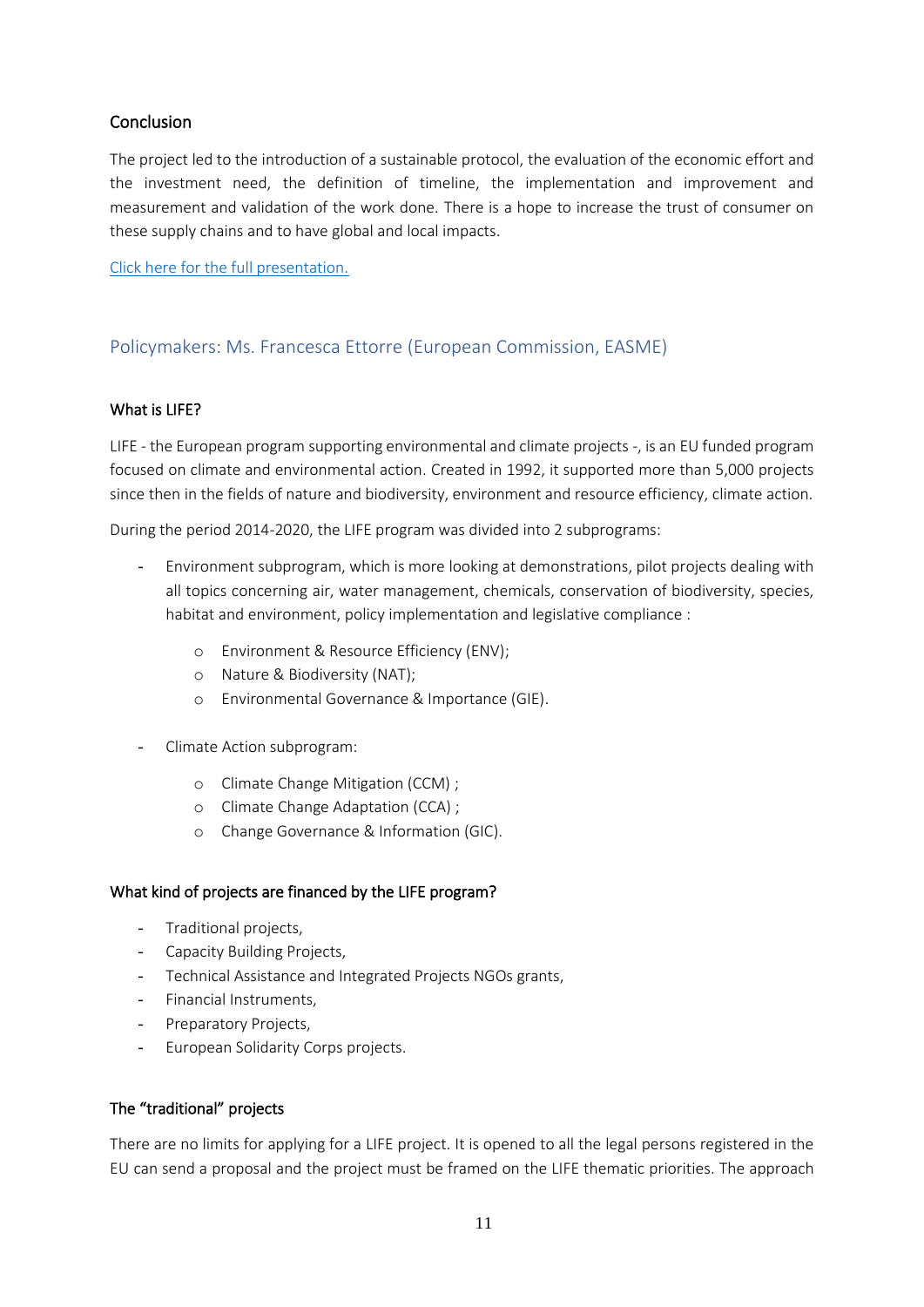of the LIFE program is quite bottom-up so applicants and potential beneficiaries are really invited to come up with their ideas within these topics. In term of partnership, even one single legal entity can apply for a LIFE project.

With reference to the cofounding rate, up to now it was 55% of the total eligible cost with a couple of exception of Nature & Biodiversity projects, but now it is expected to be increased.

### LIFE projects examples

Specific reference to the conservation of resources and climate change. LIFE address sustainability challenges and aims at helping to maximize the sustainability impact, preserve and promote origin products.

Examples of projects that can fit in different strengths of the LIFE program:

- LIFE OLEA REGENERA (Environment & Resource Efficiency) aims at reuse and give value to waste coming from the process of oil extraction. The goal is to reuse production wastage to create new products (i.e. bio stimulants, animal breeds) in order to improve the plan growth, energy use, decrease air pollution, reduce waste. And so also fits with the circular economy plan strategy.

Other examples:

- LIFE MAGIS (Environmental Governance).
- LIFE FORAGE4CLIMATE (Climate change Mitigation)
- LIFE VInECOS (Climate change Adaptation).
	- ➔ Projects in each subprogram can have positive impact in other priorities.

### LIFE and the EU Green Deal

The LIFE program is entering in a new phase, following the new long-time budget adoption. The European Commission proposal in detail:

- Increase in the budget (from 3.4 billion EUR (2014-2020) to 5.4 billion EUR (2021-2027);
- It is still the only EU program with only focus on: environment, nature conservation and climate action;
- 4 sub-programs including a new one linked to clean energy transition;
- Builds on 'previous' LIFEs reinforcing and adapting:
	- o some types of projects/actions (e.g.: IPs)
	- o award criteria: synergies, replication, uptake of other EU programs
	- Extension of eligibility to other third countries subject to specific agreement so the LIFE program is expected to become even more transnational.

### Structure

There will be 4 subprograms following the general objective which is to contribute: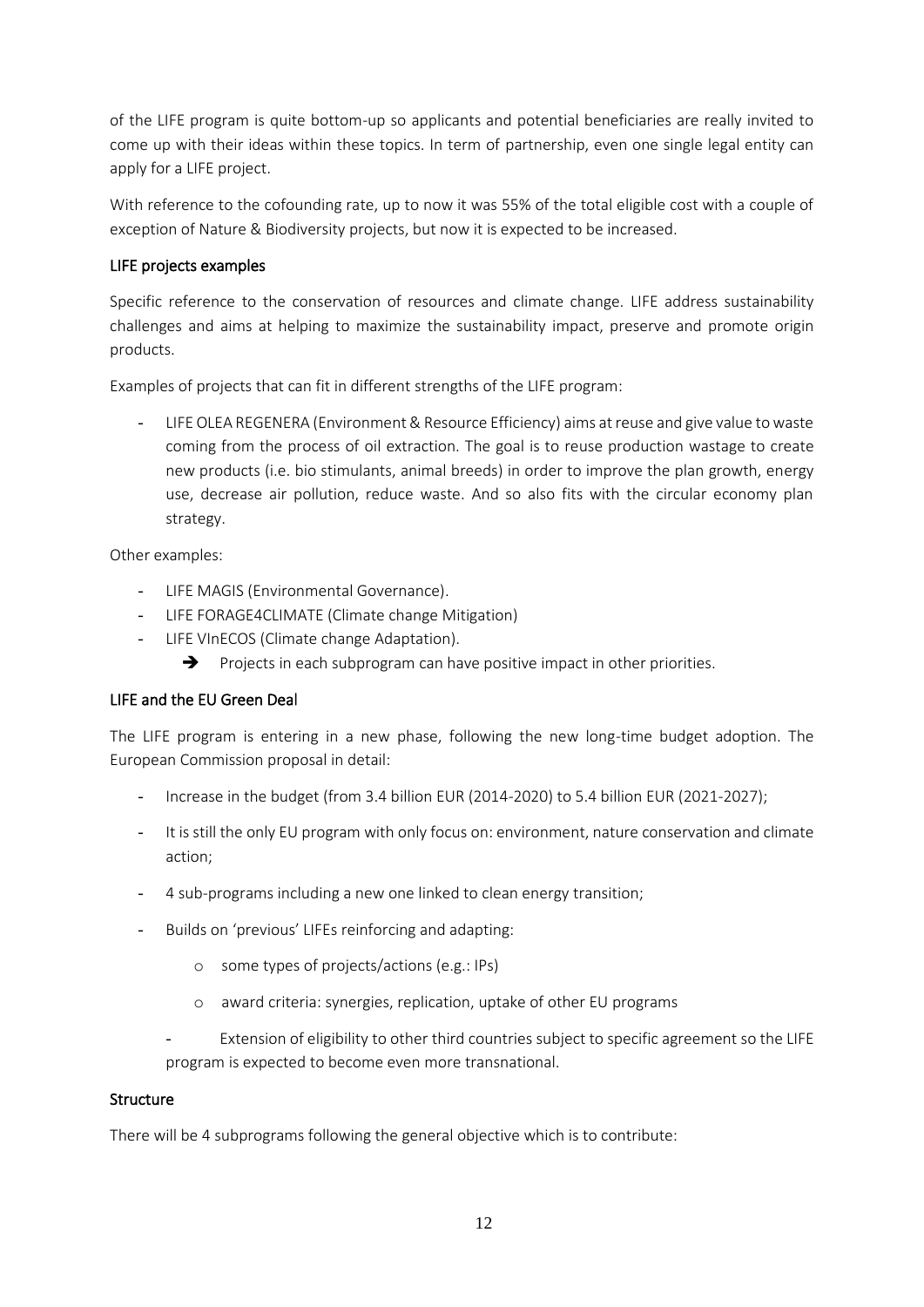- To the shift towards a clean, circular, energy-efficient, low-carbon and climate resilient economy, including through the transition to clean energy;
- to the protection and improvement of the quality of the environment;
- to halting and reversing biodiversity loss, thereby contributing to sustainable development.

### Sub-programs and proposed budget shift

- Nature and biodiversity: 2,2 Bln  $\epsilon$  (39,4%)
- Circular economy and quality of life: 1,3 Bln  $\epsilon$  (24,8%)
- Climate mitigation and adaptation: 1 Bln € (18%)
- Clean energy transition: 1 Bln  $\epsilon$  (18%)

### Program implementation

Currently LIFE program is implemented by EASME. The EC adopted the proposal for the delegation of 2021-2027 program portfolios to Executive Agencies (04/2020). LIFE would be delegated with the existing staff to an Executive Agency which is the successor of INEA. The new agency would manage a portfolio of EU programmes dealing with Climate, Environment and Infrastructure.

[Click here for the full presentation.](https://www.origin-gi.com/images/stories/PDFs/English/PPT/oriGIn-FAO_Series_of_webinars_2020-PPT/Ettorre_LIFE_Programme_FAO-OriGIn_webinar_17112020_final.pdf)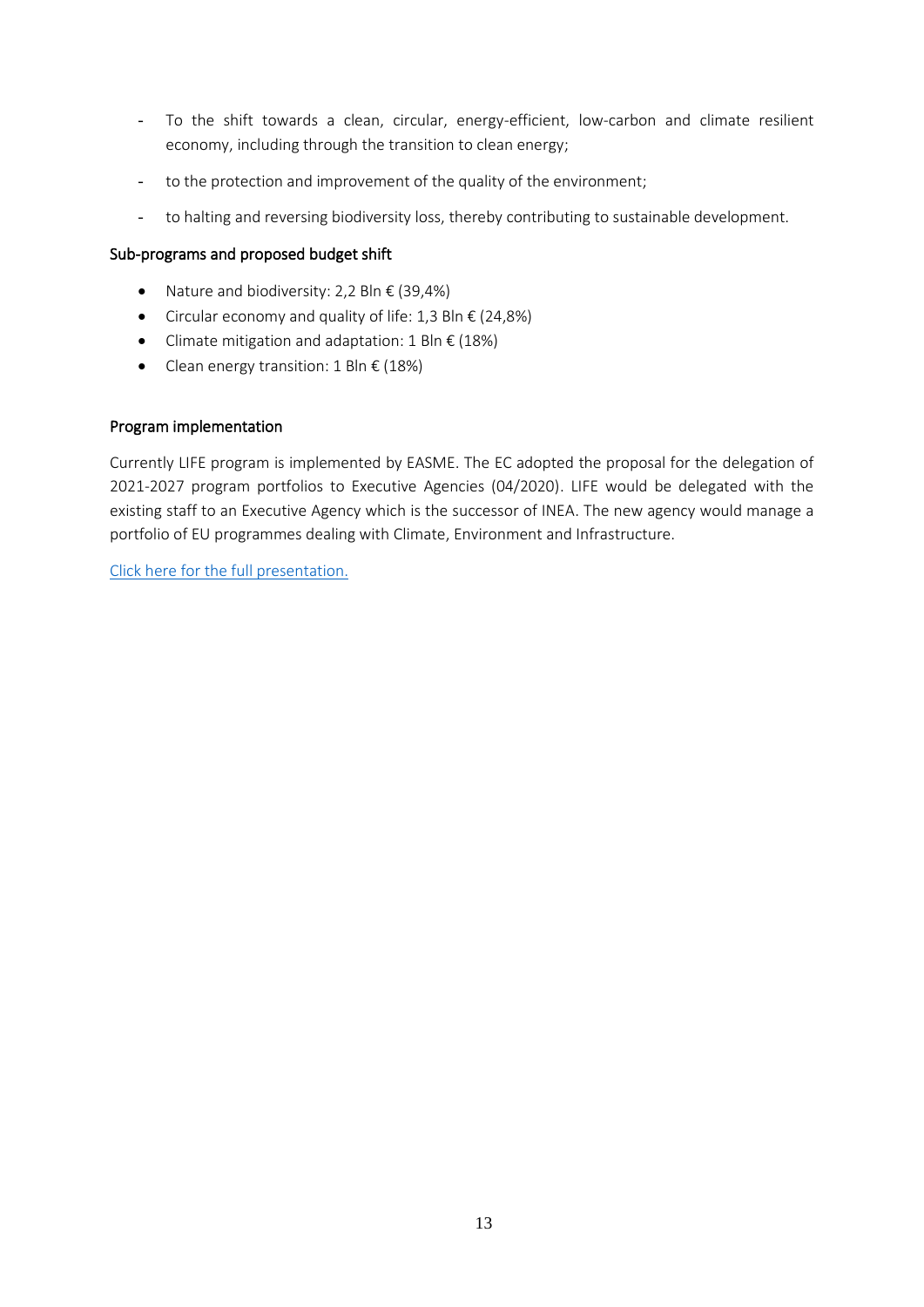# <span id="page-13-1"></span><span id="page-13-0"></span>Experiences in the conservation of resources in other sectors:

### Ms. Rebeca Vázquez (ORIGEN España)

### Conservation of resources. Production of Beef and Lamb meats under GI scheme in Spain

Origen España was created 12 years ago, now it counts 74 members (PDO, PGIs) and represents almost the 80% of the economy of the GI sector. In Spain fresh meat is produced almost everywhere in the country.

### Beef meat sector

- 16.601 livestock farms
- 171,008 animals (most of them breed animals)

### Lamb meat sector

- 2.322 farms
- 776,480 animals (most of them breed animals)

### Conservation of resources

The specific characteristics of the PGI beef and lamb meat are related to breeding style, breeds and traditional and environmentally sustainable management systems. This livestock activity plays an important role in maintaining the diversity of ecosystems (i.e. the *dehesa* - very characteristic).

Fresh meat with PGI is characterized by the use of local forage resources, autochthonous livestock breeds and adaptation of livestock to each region through grazing, "one of the most sustainable food systems on the planet". 2/3 of the forest area corresponds to pastures, and grazing is important for the conservation of biodiversity. These meat productions are linked to the environment and develop their activity in balance with nature, as they help to maintain soil, plant, and forage biodiversity. In Spain we can find poor soils or rich meadows. For both, the sustainable grazing has very positive consequences.

At the end of the 20th century, grazing was in crises which causes, among others, fall of the grazing cattle, reduction in the number of farms, fall of the grazing surface, the simplification of herds and the loss of genetic heritage, the irreparable loss of traditional knowledge of livestock and forest fires.

Over the last years, Spain has been working on an active grazing policy to reduce the risk of forest fires, the conservation of proper management grazing habitat, maintain the landscape and the geographic heritage, to improve the quality of livestock production and to strengthen the maintenance of the territory and contribute to rural development. Work on a "new grazing system" must be done in the future, to develop new infrastructure and machinery, clearing the forest, improving coexistence with wildlife, improve integration of livestock farms. One objective is also to develop profitable and sustainable cattle farms. The PDO and PGI quality scheme can be a solution in the near future.

[Click here for the full presentation.](https://www.origin-gi.com/images/stories/PDFs/English/PPT/oriGIn-FAO_Series_of_webinars_2020-PPT/RebeccaVazquez-YDRAY-Presentaci%C3%B3n-OE-Conservation-of-resources-and-climate-change-nov2020_1.pdf)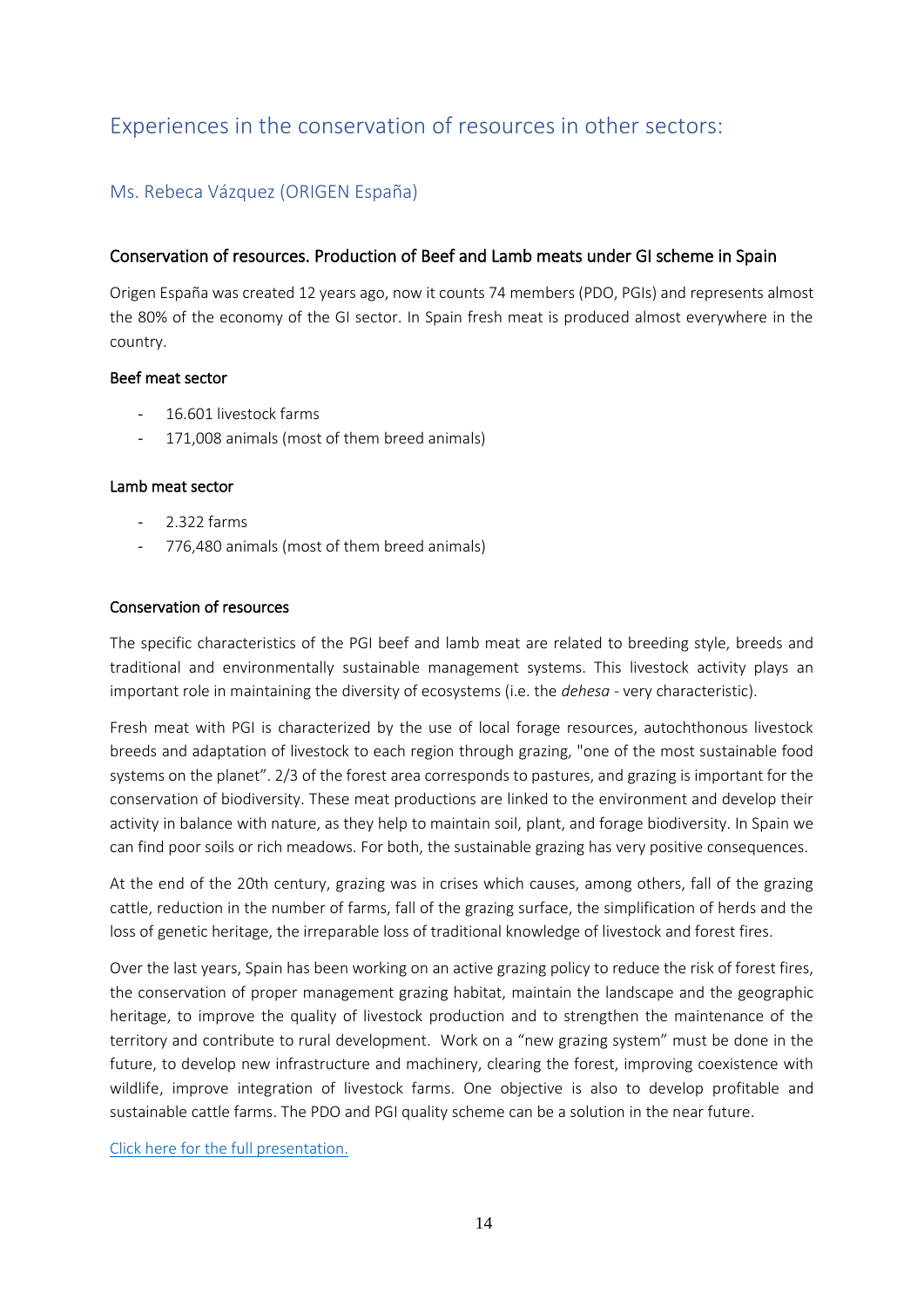### <span id="page-14-0"></span>Mr. [Pascal Bernardoni \(REDD\)](https://www.origin-gi.com/images/stories/PDFs/English/PPT/oriGIn-FAO_Series_of_webinars_2020-PPT/Bernardoni_Experiences_in_the_conservation_of_resources_in_other_sectors_1.pdf)

### The example of the Melitopol cherry (Ukraine) and the onion from Oulhaça (Algeria)

The FAO EBRD collaboration for efficient GIs management led to different projects in Croatia, Serbia, Montenegro, Georgia, Turkey and North Africa including a large variety of products from plant to animal products during more than 10 years.

The intervention strategy developed in collaboration with the FAO aims at working simultaneously on the regulative framework (i.e aligning the legislation to the EU regulations) and on the support to specific GI value chain by working on the product specifications and producers groups main functions as well as controls, traceability and promotion.

With climate change, there are some dilemmas because practices are changing more or less rapidly depending on the producers (depending on financial capacities, innovation propensity…).

The natural factors (T° & rainfall regime) have changed over the last decades and the producers had to adapt - this explains why husbandry practices are considered as driven by climate change and innovation, impacting on natural resources, but it is difficult to know to which extent. One of the problems faced in many countries is the lack of research and investment.

There is also the impact on the specific quality. In the case of the Melitopol cherry (cropped in the South of Ukraine), before Climate Change there were sufficient rainfall during the key period, permeable soil and deep rooted mahaleb rootstock, so there was no need of irrigation, as it is happening now (warmer and drier springs, without rain), with the introduction of high intensity orchards, new type of rootstock. The irrigation is needed as fertilizer and the area is classified as at risk in terms of water resources.

In the case of Oignon blanc de Oulhaça - North West Algeria, before Climate Change, irrigation wan not needed thanks to important rains during seedling production and most of the cropping period, in combination with dark volcanic soils with good water retention capacity. With recent climate developments the risk in terms of water resources is high, there are drought episodes during cropping period, and the need to use irrigation systems combined with a high-yield variety by some producers.

### Risks and possible measures:

By introducing irrigation and different varieties, high technologies to increase the productivity, there is a high risk to lose the specificity of the GI. In these cases, there is also a high risk of depletion of water resources.

A compromise was made to find a consensus between the innovators, the exporters… of the Melitopol cherry: a limitation of irrigation per year and a limitation of irrigation before the harvest. All rootstocks allowed but only varieties used traditionally in the area allowed in the specifications.

In the case of Onion from Oulhaça, there was a prohibition of irrigation except for the seedling production and high yields varieties excluded from the specifications.

### Challenges

How to deal with changes practices due to climate change?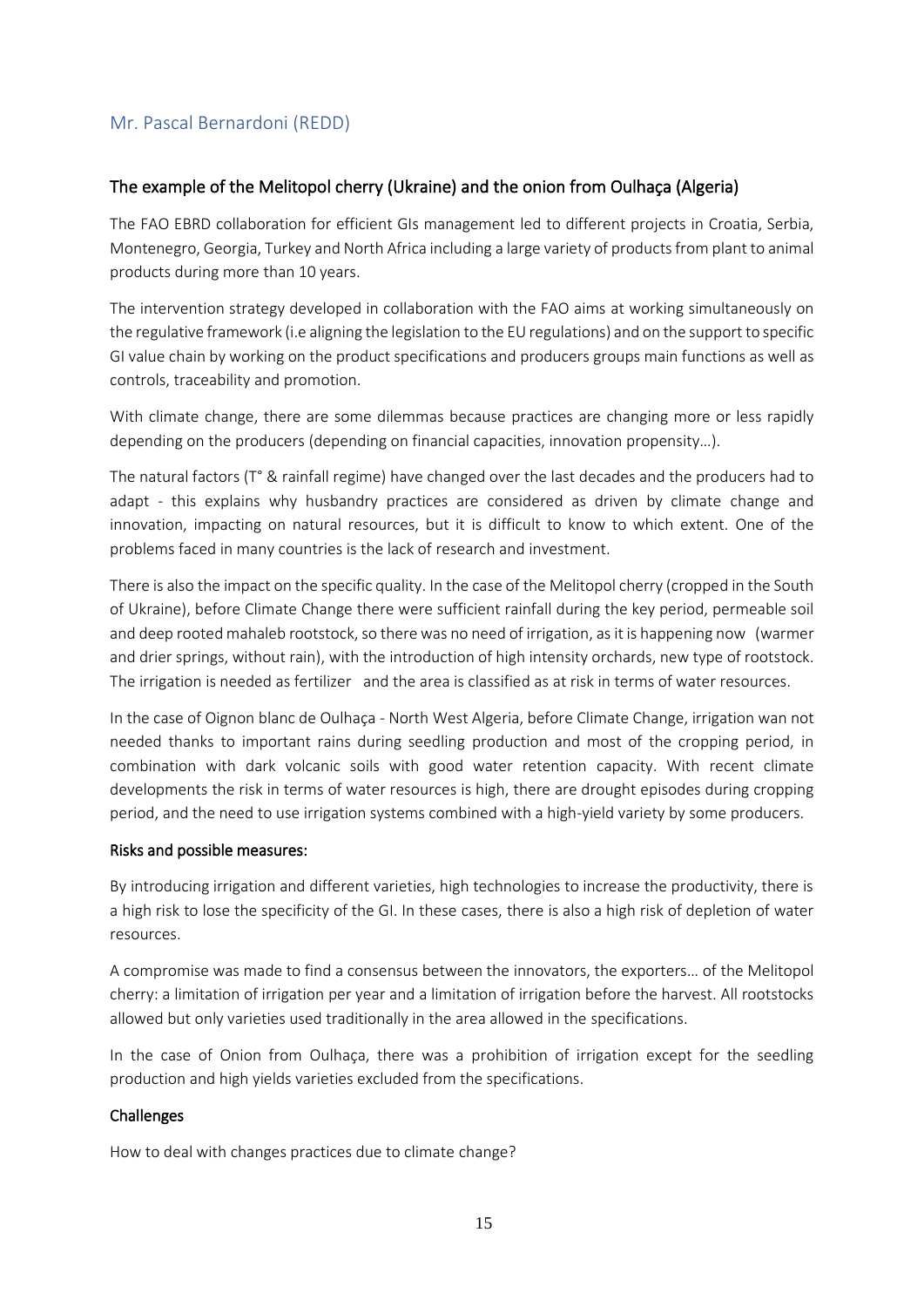- To preserve the specific quality/how to reproduce historical natural conditions;
- To ensure a sustainable management of natural resources;
- To mitigate risks of producers and reach economic viability.

# <span id="page-15-0"></span>Conclusions, Emilie Vandecandelaere, FAO

Many interesting presentations were delivered during this webinar and it was an enrichment to learn more about the LIFE project and all the other experiences and projects regarding GIs and how they can contribute to the preservation of local resources and adaptation to climate change.

This illustrates well how much this category of products is depending on the local context, how the challenges are different and how they need to be addressed in different ways.

It was very interesting and impressive to see how much GI producers and their associations (i.e. PDO cheese in Italy and France) are aware of the importance of sustainability, and are taking its main pillars into consideration to adapt their production practices(according to FAO-oriGIn SSGIs: economic, social, environmental and governance). Indeed, sustainability is part of the future of GIs.

Obviously, we can consider that mature GIs in Europe and emerging GIs in Southern countries are not at the same level. It is very important to consider how much mature GIs can monitor the benefits and the issues in terms of sustainability and improve the system (i.e. LIFE project) and to consider ways for new and recent GIs to engage in sustainability, for example by considering a sustainability strategy not only from the economic and social point of views but also in terms of environment.

The presentations also highlighted the importance of having tools, scientific studies and experts. This is something that the FAO together with oriGIn are working on, by providing tools for GI associations to be able to build their own strategy on sustainability. Within this strategy we consider three important stages, while communication is a transversal dimension:

- the prioritisation: to consider what are my issue in my context;
- then to assess where we are;
- and finally, to improve.

In this view, we are working on relevant indicators for GI with the objective to provide, help and support producers themselves to be able to engage in such strategy plans.

Another important element is considering that sustainability is a pathway and not a state, even in the communication. Sustainability is an important asset for the market and for the partners in helping the producers to improve the sustainability.

It is finally very important to highlight, regarding the climate change, the importance to help GIs to evolve, especially in terms of regulation, by facilitating revision of specifications because of the climate changes and consequence son the production systems.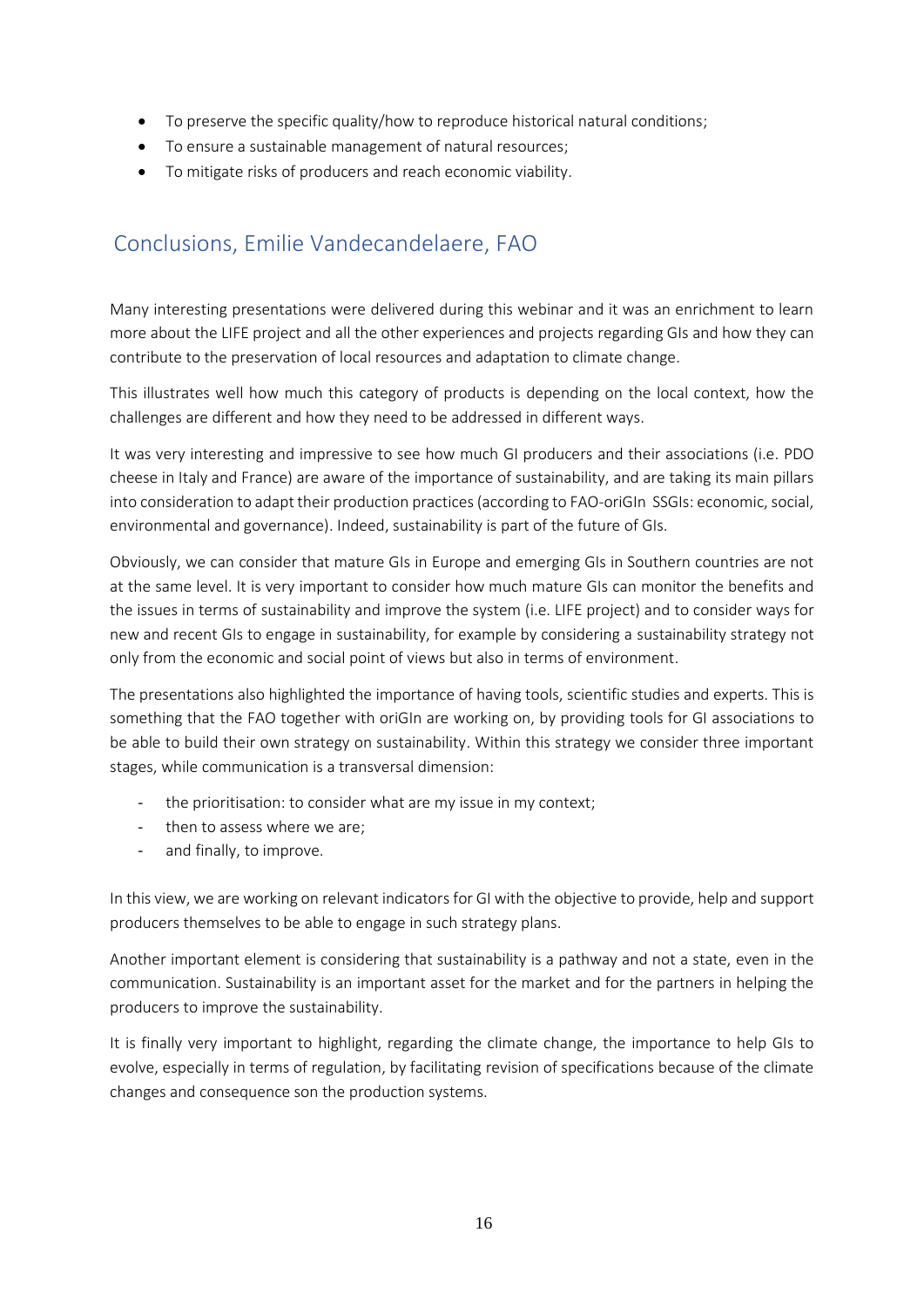# <span id="page-16-0"></span>List of registered participants

| Algeria                             | Belmehdi       | Abdelhafid       | Ministry of Agriculture                                               |
|-------------------------------------|----------------|------------------|-----------------------------------------------------------------------|
| <b>Barbados</b>                     | Wendy          | Hollingsworth    | Policy Networks International                                         |
| Belgium                             | Nathalie       | Nathon           | <b>EU Commission</b>                                                  |
| Belgium                             | Amine          | Khaldoun         | Représentation régionale des Pays de la<br>Loire                      |
| Belgium                             | Giulia         | Scaglioni        | AREPO                                                                 |
| Belgium                             | Francesca      | Alampi           | AREPO                                                                 |
| Belgium                             | Francesca      | Ettorre          | <b>EASME</b>                                                          |
| Belgium                             | Alexandra      | Mayr             | European Union Intellectual Property Office                           |
| <b>Bosnia</b><br>and<br>Herzegovina | Slavica        | Samardzic        | Member of Slow Food Convivium Trebinje                                |
| <b>Brazil</b>                       | <b>THOMAZ</b>  | FRONZAGLIA       | <b>Brazilian</b><br>Agricultural<br>Research<br>Corporation (Embrapa) |
| Cameroun                            | Esther         | Ngah             | Université de Ngaoundéré, Ngaoundéré -<br>Cameroun                    |
| Cameroun                            | Yvan           | Oustalet         | <b>OAPI</b>                                                           |
| China                               | <b>JIANG</b>   | <b>SIRUI</b>     | Master food identity                                                  |
| Colombia                            | Luis Fernando  | Samper           | 4.0 Brands                                                            |
| Costa Rica                          | María Patricia | Sánchez Trejos   | CeNAT/CONARE. Área de Gestión Ambiental                               |
| Dominica                            | Nadia          | Pacquette-Anselm | Climate Resilience Execution Agency for<br>Dominica (CREAD)           |
| Dominica                            | Ryan           | Anselm           | FAO National Correspondent                                            |
| France                              | Maite          | Puig de Morales  | <b>IAMM</b>                                                           |
| France                              | Diana          | Ugalde Jalenques | Research Unit GRAPPE ESA INRA                                         |
| France                              | Sonia          | <b>DARRACQ</b>   | Embassy of France - Nigeria                                           |
| France                              | Delphine       | Marie-Vivien     | <b>CIRAD</b>                                                          |
| France                              | Fleur          | Leparquier       | Consultant                                                            |
| France                              | Nao            | <b>HAYASHI</b>   | <b>UNESCO</b>                                                         |
| France                              | Cathy          | <b>GAUTIER</b>   | Qualité<br>Groupement<br>Régional<br>pour<br>la<br>Alimentaire        |
| France                              | Claire         | Bernard-Mongin   | <b>CIRAD</b>                                                          |
| France                              | Sabine         | Edelli           | <b>INAO</b>                                                           |
| France                              | Maxence        | <b>VILLEGAS</b>  | <b>INAO</b>                                                           |
| France                              | Valery         | Elisseeff        | Comité Comté                                                          |
| France                              | Denis          | Sautier          | <b>CIRAD</b>                                                          |
| France                              | Sibylle        | Slattery         | <b>FAO</b>                                                            |
| France                              | Selena         | Travaglio        | Community Plant Variety Office                                        |
| France                              | Meenakshi      | Prasad           | Community Plant Variety Office                                        |
| France                              | Laurence       | Boutinot         | <b>CIRAD</b>                                                          |
| France                              | Laurent        | <b>ROY</b>       | Consultant                                                            |
| France                              | Solène         | Blanc            | oriGIn                                                                |
| France                              | Akane          | Nakamura         | UNESCO - Asia and Pacific Unit                                        |

153 participants registered for the online event.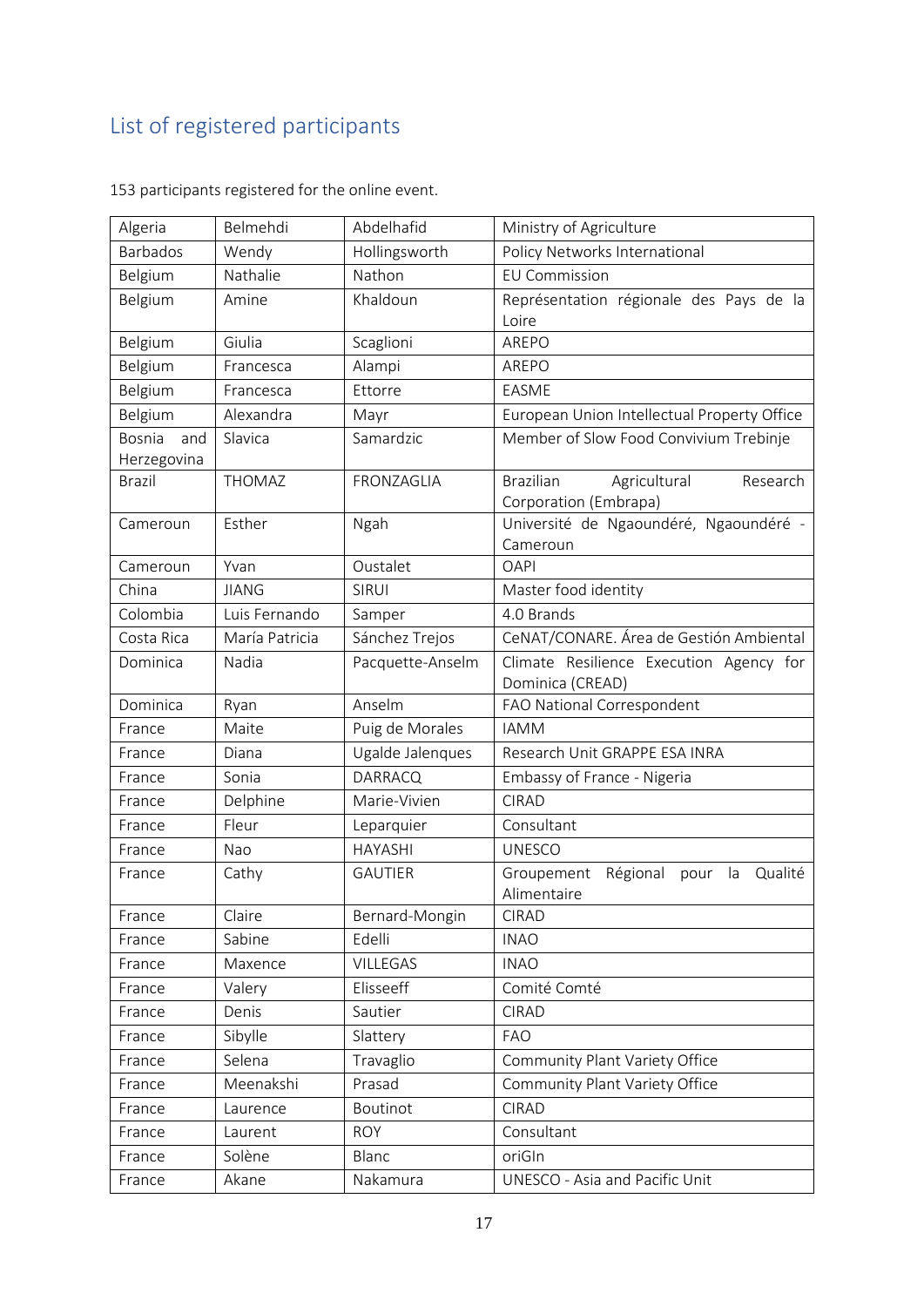| France    | Rafael         | Villota                   | Paul Bocuse Institute                                                      |
|-----------|----------------|---------------------------|----------------------------------------------------------------------------|
| France    | Philippe       | Jeanneaux                 | UMR Territoires - VetAgro Sup                                              |
| France    | ORHANT         | Léna                      | Student MSc Food Identity and ingénieure                                   |
|           |                |                           | agronome Ecole Supérieure d'Agricultures<br>(ESA)                          |
| France    | Léna           | Orhant                    | <b>ESA Master Food Identity</b>                                            |
| France    | Sylvie         | COLOMBIER                 | COMITÉ POUR LE SAINT-MARCELLIN IGP                                         |
|           |                | <b>MARION</b>             |                                                                            |
| France    | Yazú           | Romero                    | Master food identity                                                       |
| France    | Ronan          | LASBLEIZ                  | <b>CNIEL</b>                                                               |
| France    | Karl           | Marlou<br>M.<br>Bantaculo | Master food identity                                                       |
| France    | Julia          | RICHARD<br>DE             | AGENCE FRANÇAISE DE DÉVELOPPEMENT                                          |
|           |                | <b>CHICOURT</b>           |                                                                            |
| France    | Thais          | Goes                      | Master food identity                                                       |
| Georgia   | la             | Ebralidze                 | Elkana                                                                     |
| Georgia   | Mariam         | Jorjadze                  | ELKANA                                                                     |
| Germany   | Karola         | Schober                   | Staatsministerium<br>für<br>Bayerisches                                    |
|           |                |                           | Ernährung, Landwirtschaft und Forsten                                      |
| Germany   | Hannah         | Lindermayer               | für<br>Bayerisches<br>Staatsministerium                                    |
|           |                |                           | Ernährung, Landwirtschaft und Forsten                                      |
| Germany   | Alexander      | Hugel                     | Kompetenzzentrum für Ernährung - KErn<br>(Competence Center for Nutrition) |
| Greece    | Dimitra        | Gaki                      | Université de Thessalie                                                    |
| Greece    | Hristos        | Vakoufaris                | Ministry of Rural Development and Food                                     |
| Greece    | Lamprini       | Diamanti                  | Region of Thessaly                                                         |
| Grenada   | Theodell       | Stephens                  | Agricultural Extension assistant                                           |
| Grenada   | Trishia        | Marrast                   | Ministry of Agriculture                                                    |
| Grenada   | Rena           | Noel                      | Ministry of Agriculture                                                    |
| Guinea    | Cécé           | Kpohmou                   | BSD/MIPME                                                                  |
| Indonesia | <b>MIRANDA</b> | RISANG AYU PALAR          | Universitas Padjadjaran                                                    |
| Iran      | Mona           | Kanan                     | Consultant IPI Project Iran                                                |
| Iraq      | Omar           | Ghazi Rasheed             | Ministry of industry and minerals                                          |
| Iraq      | Mustafa        | Al-Sarai                  | Ministry of industry and minerals                                          |
| Iraq      | Muhammed       | Maghazachi                | Ministry of industry and minerals                                          |
| Italy     | Andrea         | Marescotti                | University of Florence                                                     |
| Italy     | Maria Giulia   | Mariani                   | Consultant                                                                 |
| Italy     | Gennaro        | Giliberti                 | Regione Toscana- Direzione Agricoltura e<br>sviluppo rurale                |
| Italy     | Giovanni       | Belletti                  | University of Florence                                                     |
| Italy     | Irene          | Grigoletto                | CSQA                                                                       |
| Italy     | Angela         | Crescenzi                 | Regione Toscana- Direzione Agricoltura e                                   |
|           |                |                           | sviluppo rurale                                                            |
| Italy     | Francesca      | Ponti                     | Regione Emilia Romagna                                                     |
| Italy     | Emilie         | Vandecandelaere           | <b>FAO</b>                                                                 |
| Italy     | Arianna        | Carita                    | <b>FAO</b>                                                                 |
| Italy     | Jacopo         | Famiglietti               | Politecnico di Milano                                                      |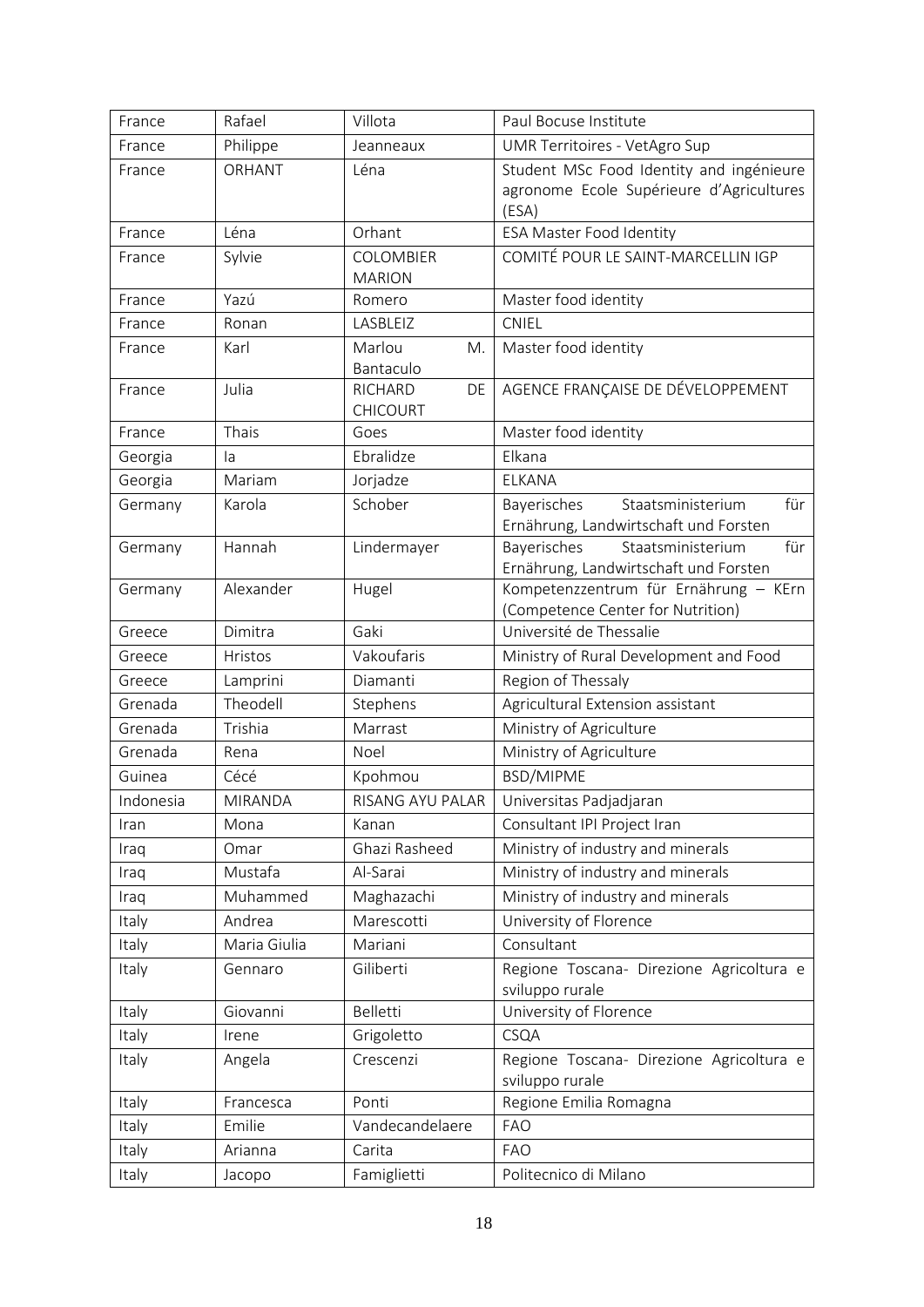| Italy   | Chiara         | Spotorno          | Neemo                                                                              |
|---------|----------------|-------------------|------------------------------------------------------------------------------------|
| Italy   | Giuliana       | D'Imporzano       | Latterie Virgilio - LIFE DOP                                                       |
| Italy   | Nina           | Coates            | <b>FAO</b>                                                                         |
| Italy   | Mohammed       | Ahdi              | <b>FAOLOW</b>                                                                      |
| Italy   | Florence       | Tartanac          | <b>FAO</b>                                                                         |
| Italy   | Valentina      | Pizzamiglio       | Consorzio Parmigiano Reggiano                                                      |
| Italy   | Endo           | Yoshihide         | FAO (OCB)                                                                          |
| Italy   | Andrea         | PoloGalante       | <b>FAO</b>                                                                         |
| Italy   | Carlo          | Proserpio         | Politecnico di Milano                                                              |
| Italy   | Luca           | Giannelli         | Politecnico di Milano                                                              |
| Italy   | Annamaria      | Fumarola          | External consultant ISMEA                                                          |
| Italy   | Chiara         | <b>Brandalise</b> | Consorzio Tutela Piave DOP                                                         |
| Italy   | Davide         | Petrolli          | Export manager food                                                                |
| Italy   | Bazzani        | Franco            | Consultant                                                                         |
| Italy   | Pietro Augusto | Nasuelli          | Università<br>di<br>Bologna - Alma<br>Mater                                        |
|         |                |                   | Studiorum                                                                          |
| Italy   | Tommaso        | Verri             | Consultant                                                                         |
| Italy   | Giulia         | Sirna             | Qualivita                                                                          |
| Italy   | Antonella      | Ciommi            | <b>UNIPR</b>                                                                       |
| Italy   | Vincenzo       | Campanaro         | ARPA Puglia                                                                        |
| Italy   | Giulia         | Feraudi           | ISTITUTO NORD-OVEST QUALITA' Soc. Coop                                             |
| Italy   | Miria          | Catta             | Agenzia Regionale per lo Sviluppo<br>e<br>l'innovazione dell'Agricoltura nel Lazio |
| Italy   | Federica       | Silvestrelli      | <b>ISMEA</b>                                                                       |
| Italy   | Giulia         | Tomasi            | Consorzio Tutela Formaggio Asiago                                                  |
| Italy   | Elio           | Carminati         | <b>CONSORZIO</b><br><b>TUTELA</b><br>PROVOLONE<br>VALPADANA                        |
| Italy   | Pier Lorenzo   | Rolando           | LM Student Food security and controls                                              |
| Italy   | Stefano        | Preti             | Regione Toscana- Direzione Agricoltura e<br>sviluppo rurale                        |
| Italy   | Cinzia         | Reverberi         | University of Parma                                                                |
| Italy   | Alessandra     | Petti             | <b>ISMEA</b>                                                                       |
| Italy   | Isabella       | Casella           | Università Cattolica del Sacro Cuore-Crefis                                        |
| Italy   | Rossana        | Pollino           | Regione Autonoma della Sardegna                                                    |
| Italy   | Mirella        | Parmeggiani       | Consorzio Grana Padano                                                             |
| Italy   | José           | VallsBedeau       | <b>FAO</b>                                                                         |
| Italy   | Elisa          | Fiocca            |                                                                                    |
| Italy   | Stefano        | Genovese          | Consorzio Tutela Pecorino Filiano Dop                                              |
| Italy   | Pamela         | Farioli           | Consorzio Grana Padano                                                             |
| Italy   | Chiarini       | Alessandro        | Consorzio Grana Padano                                                             |
| Italy   | Annalisa       | De Vitis          | <b>FAO</b>                                                                         |
| Italy   | Antonella      | Giuliano          | <b>FAO</b>                                                                         |
| Italy   | Ilenia         | Martinotti        | Consorzio Grana Padano                                                             |
| Italy   | Ilaria         | Martinotti        | Consorzio Grana Padano                                                             |
| Italy   | Daniela        | Faggion           | Enersem                                                                            |
| Jamaica | Sara-Ruth      | Allen             | Consultant SMEs                                                                    |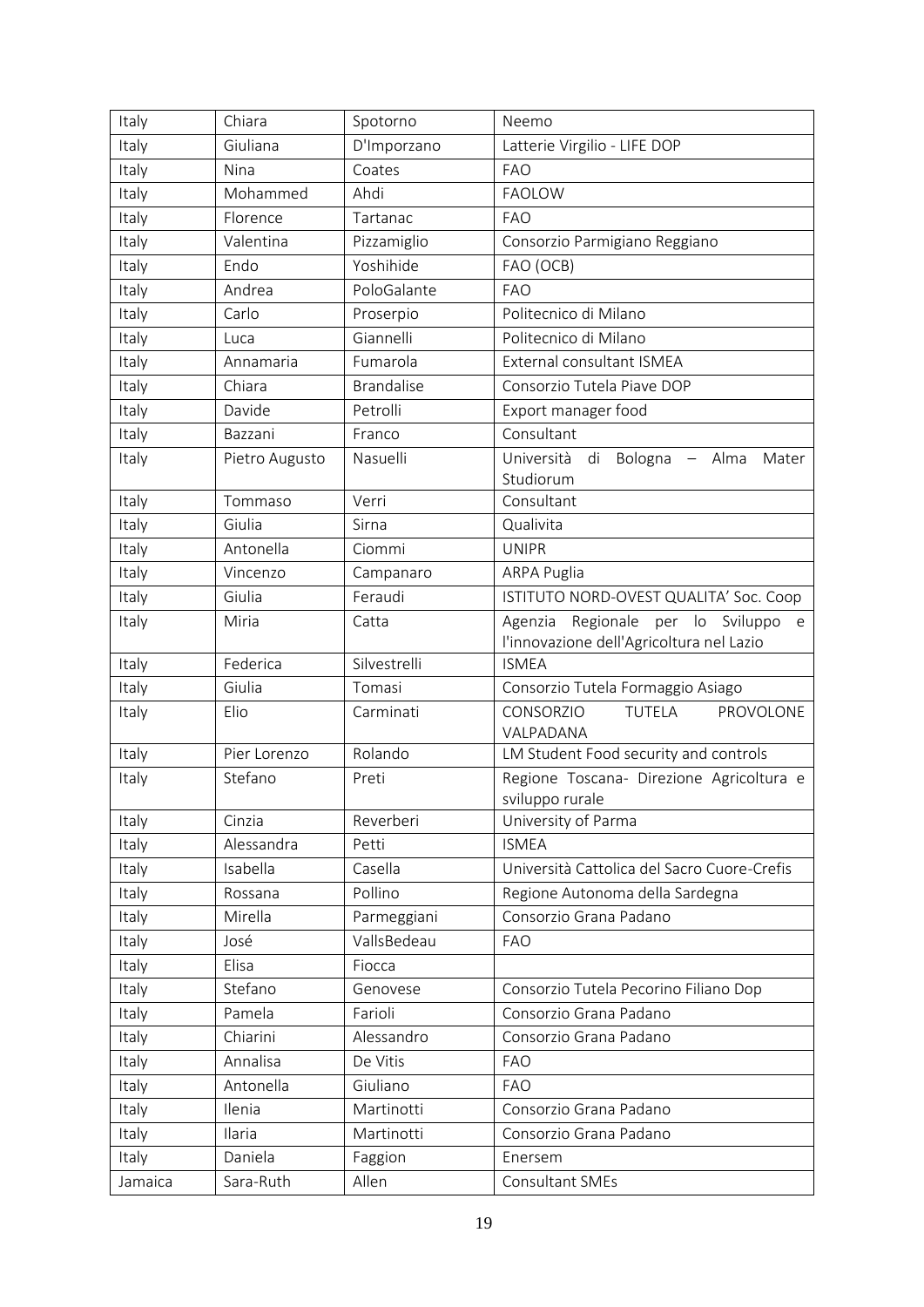| Kyrgyzstan        | Rakhat        | Ulanbek              | <b>ESA Master Food Identity</b>                                |
|-------------------|---------------|----------------------|----------------------------------------------------------------|
| Macedonia         | Theodore G.   | Siogkas              | Managing Authority of Western Macedonia                        |
|                   |               |                      | O.P.                                                           |
| Maroc             | Younes        | <b>HMIMSA</b>        | Abdelmalek Essaadi University                                  |
| Mexico            | Alberto       | Martinez             | University of Sorbonne                                         |
| Mexico            | Fernando      | Cano Trevino         | Consejo Regulador del Tequila (CRT)                            |
| Portugal          | José          | Massuça              | University - Universidade de Trás-os-Montes                    |
|                   |               |                      | e Alto Douro                                                   |
| Portugal          | Nuno          | Reis                 | University of Trás-os-Montes and Alto Douro                    |
| Portugal          | Barbara       | Lamolinara           | University of Evora and of Trás-os-Montes                      |
|                   |               |                      | and Alto Douro                                                 |
| Portugal          | Tiago         | Pontinha             | Utad-<br>Doutoramento<br>Agronegócios<br>e<br>sustentabilidade |
| Portugal          | Rui           | <b>Barreira</b>      | ANP   WWF                                                      |
| Portugal          | Michel        | Quinteiro<br>Tavares | University of Évora / UTAD - Portugal                          |
|                   |               | <b>Milcent Assis</b> |                                                                |
| Portugal          | Sandra        | Ferreira             | University UTAD                                                |
| Portugal          | Ana Alexandra | Marta-Costa          | Universidade de Trás-os-Montes e Alto                          |
|                   |               |                      | Douro /University of Trás-os-Montes and                        |
|                   |               |                      | Alto Douro                                                     |
| Russia            | Anna          | Rogoleva             | Federal Institute of Industrial Property (FIPS)                |
| Tome<br>Sao       | Claudio       | Pinto Vicente        | Programme des Nations Unies pour le                            |
| Principe          |               |                      | Développement                                                  |
| Tome<br>Sao       | Kiakisiki     | Nascimento           | Programme des Nations Unies pour le                            |
| Principe<br>Spain | Rebeca        | Vazquez              | développement<br>Origen España                                 |
| Spain             | Fleur         | Leparquier           | Consultant                                                     |
| Spain             | Mario         | Alves                | of<br>Agribusiness<br>PhD<br>student<br>and                    |
|                   |               |                      | Sustainability                                                 |
| Spain             | Francisco     | Mate Caballero       | Subdirector Gral de Control de la Calidad                      |
|                   |               |                      | Alimentaria<br>de<br>Laboratorios<br>y                         |
|                   |               |                      | Agroalimentarios                                               |
| Sri Lanka         | Sarada        | De Silva             | Ceylon Cinnamon GI Association Sri Lanka                       |
| Switzerland       | Tobias        | Eisenring            | <b>FIBL</b>                                                    |
| Switzerland       | Nathalie      | Hirsig               | IPI Switzerland                                                |
| Switzerland       | Claire        | Philippoteaux        | Swiss Contact - COLIPRI                                        |
| Switzerland       | Vladimir      | Yossifov             | Consultant IP Services and Management                          |
| Switzerland       | Elise         | Tancoigne            | University of Geneva                                           |
| Switzerland       | Pascal        | Bernardoni           | <b>REDD</b>                                                    |
| Switzerland       | Massimo       | Vittori              | oriGIn                                                         |
| Switzerland       | Ida           | Puzone               | oriGIn                                                         |
| Switzerland       | Erik          | Thevenod-Mottet      | IPI Switzerland                                                |
| Switzerland       | Alexandra     | Grazioli             | <b>WIPO</b>                                                    |
| Switzerland       | Zeinab        | Ghafouri             | IPI Switzerland                                                |
| Switzerland       | Alexandra     | Nightingale          | IPI Switzerland                                                |
| UK                | Barbara       | Pick                 | Consultant (CIRAD, FAO, UN)                                    |
| UK                | Patricia      | Covarrubia           | University of Buckingham                                       |
|                   |               |                      |                                                                |